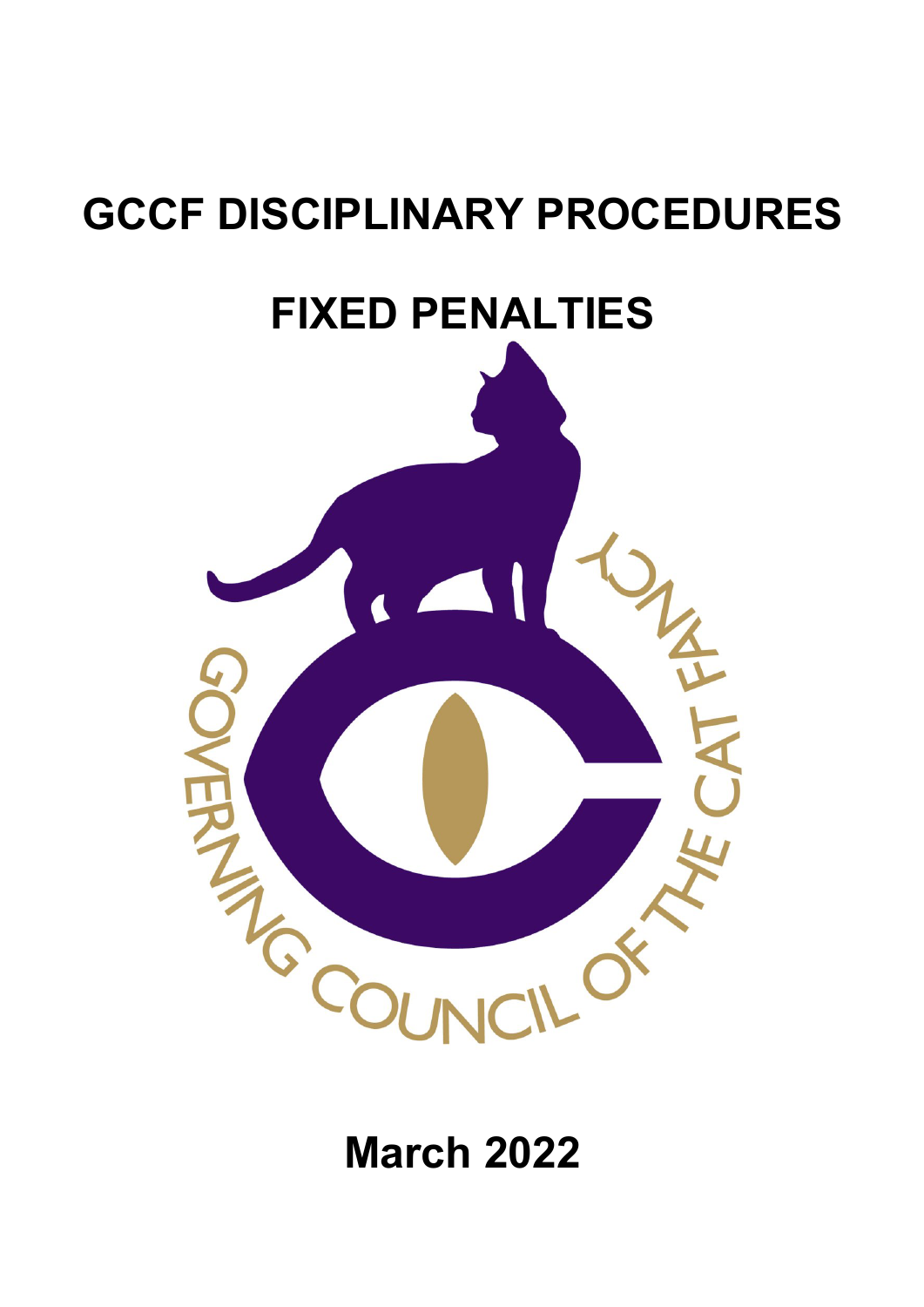Any person who incurs a fixed penalty may request in writing within 28 days of the date of the letter from the GCCF Office advising of the breach of rule(s) that the complaint be preferred to the Disciplinary Committee as an alternative to accepting the fixed penalty, but must understand that, if the case is found proved, the penalty may be higher and costs may be applied.

Whenever a formal complaint has been proved in whole or in part (including the imposition of a fixed penalty) the order shall, subject to paragraph 12 (12) (d) of the GCCF Bye-Laws, be published as soon as practicable in the official publication of the Council or on the Council website.

**NB.** The rules quoted are as they have now been amended and re-numbered.

## **BYE-LAWS**

## **GCCF Bye-Laws Clause 5 (3)**

*Every Member Club shall send to the Council Office before the 1st May in any year:*

- *(a) A copy of the accounts of the Club which have been examined and signed by a suitable independent person for the previous year in the form of an Income and Expenditure Account with a supporting Balance Sheet, including an analysis of the subscription income and a statement of paid up members including life members. (Note: 'Previous year' in this context means the Club financial year completed prior to 1st May.)*
- *(b) The names of the Officers and Members of the Committee of the Club for the current year, none of whom may be an officer or committee member of any non-member organisation whose activities include the registration and/or licensing or holding of shows for pedigree cats, without the prior consent of the Board.*
- *(c) An up-to-date copy of the Club's Rules or if no alterations have been made since the last return, a statement to this effect.*
- *(d) The name of the Club's delegate or delegates and any substitute delegate or delegates for the next Council year which shall run from 1st June each year.*

*\*If any member Club without due reason acceptable to Council fails to comply with this sub paragraph the Club shall not send a delegate or delegates to the Council during the following year. Member Clubs who have a problem completing the return for any reason should inform the Board in writing prior to May 1st for assistance. Those that do not and have to be contacted in order to obtain all or part of the listed paperwork will be charged an administrative fee.*

**Penalty:** Fine of £50. Non payment of fine will result in a proposal to Council to suspend the Club from membership of the GCCF.

#### **GCCF Bye-Law Clause 12 (1)(c)**

*Any conviction by a court of Justice of any offence against any act, statute, by-law or regulation relating to the protection, treatment or welfare of any animal or animals.* **Penalty**: Where the Court has banned the defendant from keeping animals, the defendant will be suspended from the GCCF for the same period of time as applied by the Court. Once the ban by the Court has been lifted, the defendant may apply to the Disciplinary Committee to have the GCCF suspension lifted.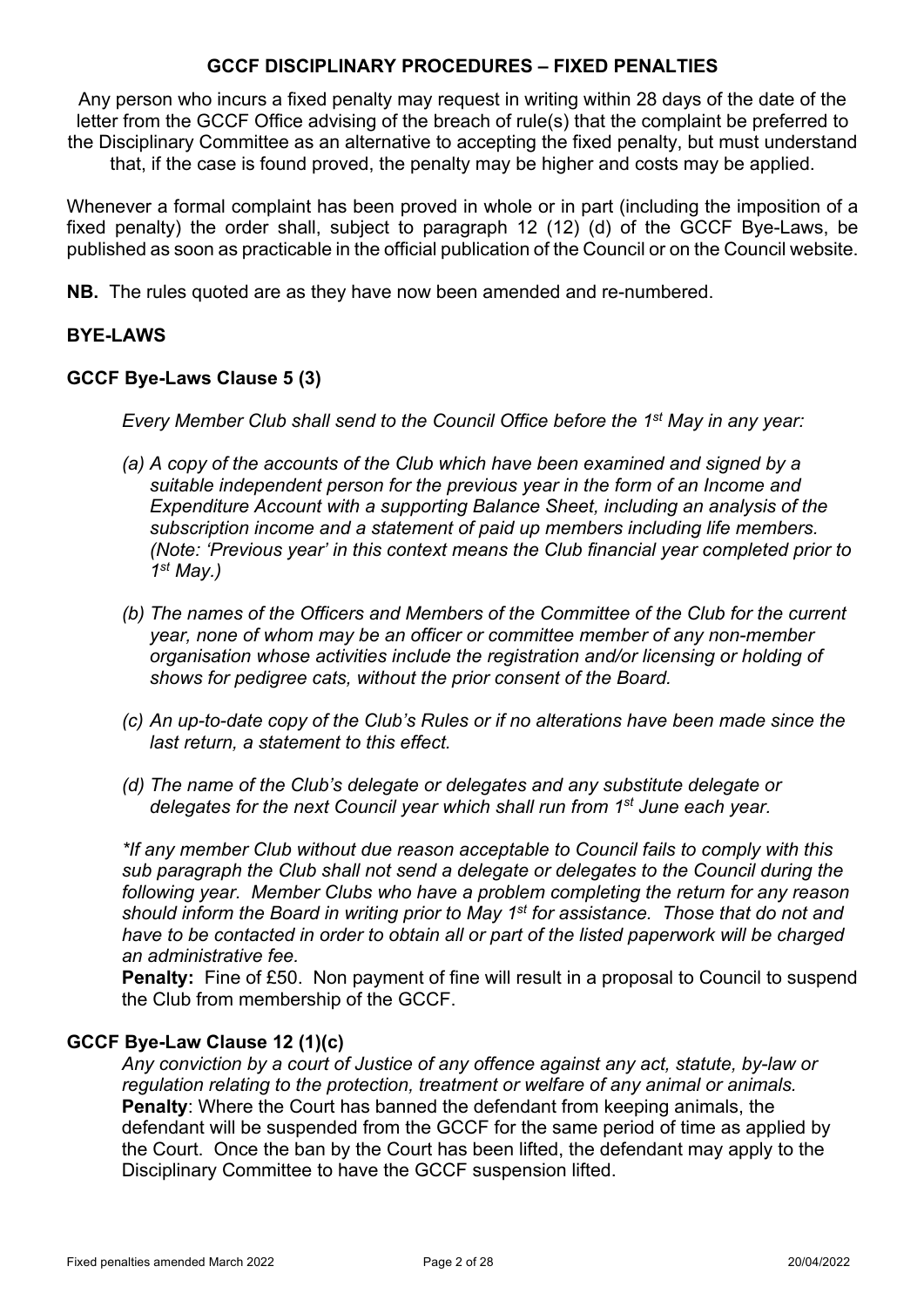## **RULES SECTION 1 – THE REGISTER**

## **Failure to supply a Certificate of Entirety to GCCF Office**

*Section 1, Rule 1a. Only cats/kittens required for breeding purposes should be registered on the Active Register. All male cats used at stud must have a Certificate of Entirety from a UK based veterinary practice deposited with the GCCF prior to the date of application for registration of any of their first litter of kittens, and prior to their owners' acceptance for mating purposes of a queen registered to another breeder. They must be uniquely identifiable at the time of the examination by microchip or alphanumeric tattoo; the number of which is noted on the certificate and included in the cat's own veterinary records. Applies where stud is not owned by the person who is registering the kittens*. (1.11.21) **Penalty:** Stud owner informed in writing that unless Certificate of Entirety is supplied to GCCF Office within 28 days the following shall apply: Fine £150, suspension until Certificate of Entirety supplied and fine paid.

A second breach of this rule within three years will result in double the penalty a third breach three times the penalty etc.

#### **Change from Active to Non-Active without the permission of the legal owner.**

*Section 1, Rule 1f. The registered owner ONLY may apply to transfer a cat from the Active to the Non-Active Register, on payment of the appropriate fee, except where in special circumstances the Board of Directors may order a transfer. If at the time of application the cat has been sold, the legal owner must also sign the application. (amended 24.10.12)*

**Penalty:** First offence: Fine £150 suspension until paid, a second breach will result in double the penalty, a third breach three times the penalty etc.

## **Failure to transfer a cat to the active register when a written commitment to do so, once a health and/or DNA test(s) has been satisfactorily completed, has been supplied to the owner at the time of sale.**

*Section 1, Rule 1h*

*When DNA tests and/or health checks are mandatory for active status on the GCCF register (as at 1e and 1g) the breeder, or the person who first registered the cat, will not be charged a fee for a change from non-active. Note: those who buy cats from breeders with the condition that change of status will be applied for when a satisfactory test result is obtained should have a signed statement of this commitment at the time of sale.* **Penalty:** First offence: Breeder to be informed in writing that unless an application to change the status of kitten/cat is received by the GCCF Office within 28 days the following shall apply:

Fine £150, suspension until the transfer is made ad the fine paid, a second breach will result in double the penalty, a third breach three time the penalty etc.

#### **Failure to declare a kitten**

*Section 1, Rule 3a. When the first kitten of any litter is registered by the breeder a declaration shall be completed giving the following information: The number of kittens in the litter The breed and apparent colour of each kitten The sex of each kitten This information must be provided for each kitten alive when the first kitten is registered.* **Penalty:** First offence: Breeder to be warned for failing to declare all the litter. Second breach: fine £100 per kitten and suspension until paid.

Subsequent offences will be referred to the Disciplinary Committee.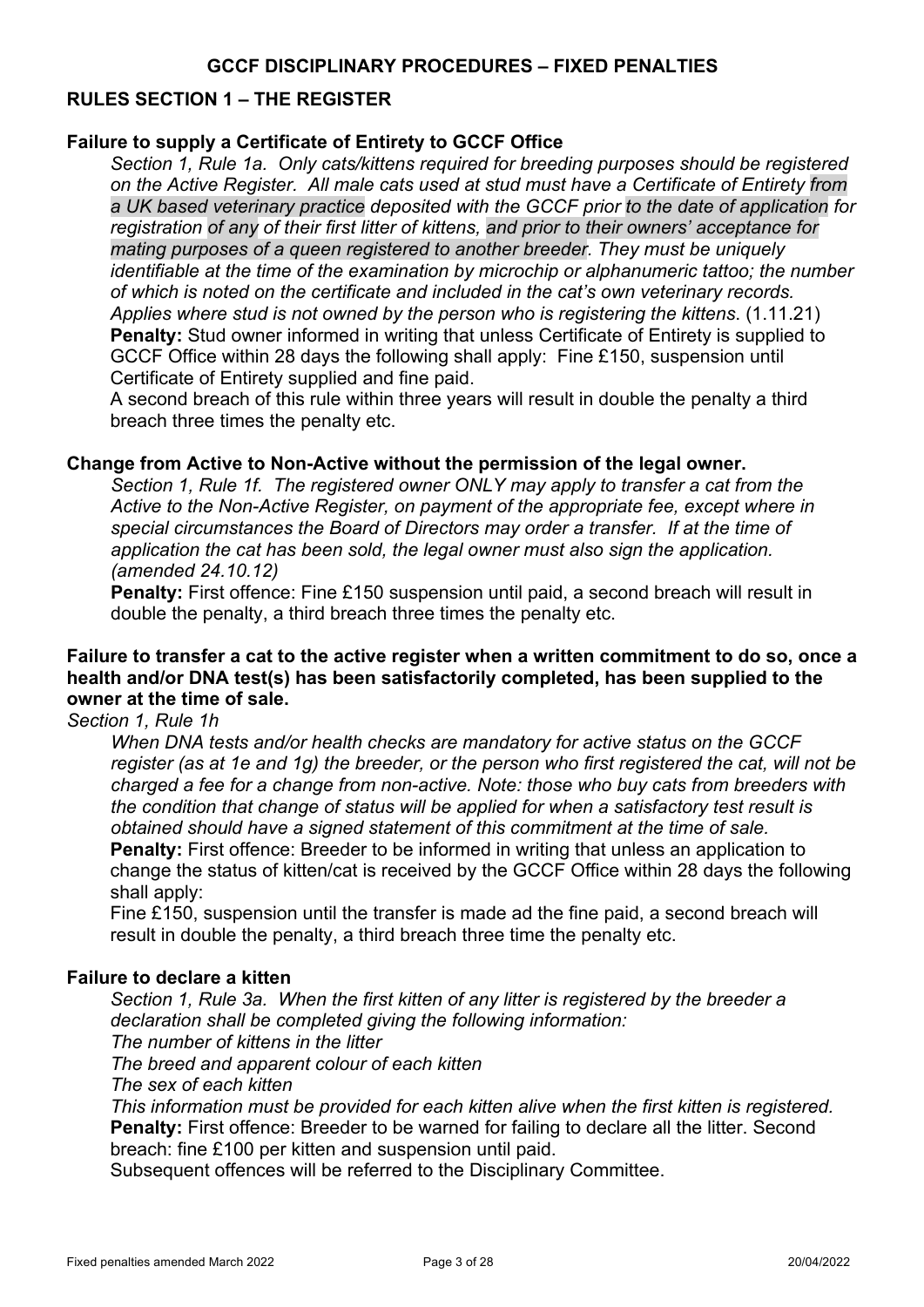## **Failure to supply a properly completed Certificate of Mating**

*Section 1, Rule 3d. When a litter is registered, the application to register must be accompanied by a copy of the Certificate of Mating unless the person registering the kitten(s) is also the registered owner of the sire. The owner of the stud cat must provide a Certificate of Mating to the owner of the queen upon collection of the queen. Section 1, Rule 3e. A Certificate of mating must state the registered name, breed name/breed description and registration number of both the sir and the dame, together with the registered name, breed name/breed description and registration number of the dam with the dates of mating and must be signed by the registered owner(s) or specified keeper of the sire. If a stud cat is loaned without transfer of registered ownership, the registered owner(s) must notify the GCCF office in writing, giving the name and address of the specified keeper and authorisation for that person to sign mating certificates relating to that cat. A copy of this letter must accompany each mating certificate when application to register is made.*

*Section 1, Rule 3f. If a kitten is sold unregistered, in addition to the pedigree (see Rule 10a) the seller shall supply a copy of the certificate of mating whether or not the seller is the registered owner of the sire. Any application to register the kitten at a later date must be accompanied by this certificate. If either of the parents is not GCCF registered the seller must supply the necessary paperwork to allow the new owner to register the kitten with the GCCF.*

**Penalty:** Stud owner (rule 3d) or seller of kitten(s) (Rule 3f) informed in writing that unless properly completed Certificate of Mating or relevant paperwork from other registering body supplied to Office within 28 days the following shall apply: Fine £150, suspension until Certificate of Mating or other relevant paperwork supplied to the office and the fine paid. A second breach of this rule within three years will result in double the penalty a third breach three times the penalty etc.

## **Failure to notify the GCCF Office of the loan of the stud cat**

#### *Section 1, Rule 3dii*

*If a stud cat is loaned without transfer of registered ownership, the registered owner(s) must notify the GCCF Office in writing, giving the name and address of the specified keeper and authorised for that person to sign mating certificates relating to that cat. A copy of this letter, paper or electronic, must accompany each mating certificate when application to register is made.* 

**Penalty:** First offence: the owner to be informed in writing that unless an address for the stud is confirmed and authorisation supplied to the keeper and to the GCCF Office within 28 days the following shall apply: Fine £100, suspension until an address for the stud is confirmed and authorisation supplied to the keeper if necessary and the fine is paid. Subsequent offences will be referred to the Disciplinary Committee.

## **Acceptance to stud of an unregistered queen (not part of BAC authorised breeding programme) or a queen on the Non-Active register (not for breeding).**

*Section 1, Rule 3g. Prior to accepting a queen for mating, the owner of the stud shall establish that the queen is registered on the Active register. Note: Queens which are not registered with GCCF, but with another bona fide organisation may be accepted for mating. A queen whose registration with another bona fide organisation is endorsed "not for breeding" must not be accepted. Any queen that is not registered with GCCF or another bona fide organization (unregistered) must not be accepted for breeding. The exceptions to this rule are relevant BAC sanctioned outcrosses to unregistered cats for genetic health and diversity purposes and to introduce new traits.* (1.9.21) **Penalty:** Stud owner: Fine £250, suspension until paid.

Any subsequent breach will be referred to the GCCF Disciplinary Committee.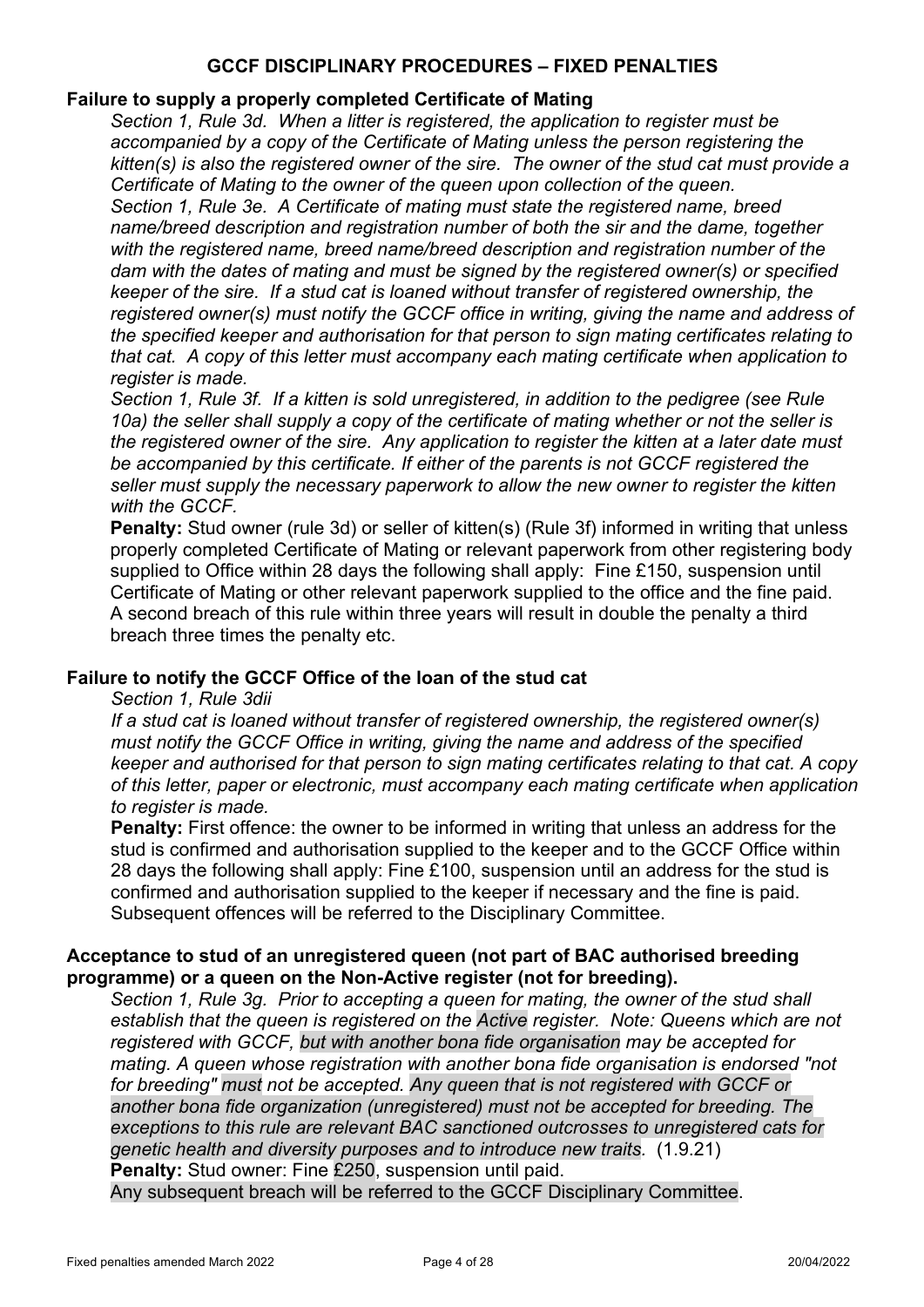## **Taking to stud a queen registered on the Non Active Register** or endorsed "not for

breeding" by another organisation (see Section 1, Rule 3g above)

**Penalty:** Queen owner: Fine £150, suspension until paid.

A second breach of this rule within three years will result in double the penalty, a third breach three times the penalty etc.

## **Selling a white cat or kitten**

*Section 1, Rule 1g) Note: Vendors must advise buyers/potential buyers in writing that white cats may be deaf from soon after birth in one or both ears.*

**Penalty:** Fine £250 suspension until fine paid. A second breach of this rule within three years will result in double the penalty, a third breach, three times the penalty etc.

## **Failure to supply a correctly completed pedigree**

*Section 1, rule 10a. When a cat or kitten is advertised or sold as a pedigree cat or kitten the breeder shall, at the time of sale, provide the purchaser with a properly completed pedigree signed by the breeder, carrying 3 generations at least, showing all the breed numbers and registration numbers, also the breeder's name and address. If the cat/kitten is not registered, a copy of the mating certificate (Rule 3d) shall be supplied by the vendor to the new owner.*

**Penalty:** Supplier of cat/kitten informed in writing that unless correct pedigree supplied to Office within 28 days the following shall apply: Fine £150 (plus the cost of a 4 generation certified pedigree), suspension until fines paid.

A second breach of this rule within three years will result in double the penalty a third breach three times the penalty etc.

## **Failure to supply correctly completed transfer form**

*Section 1, rule 10b i. If, at the time of sale, the cat or kitten is registered the seller shall provide the purchaser the registration card provided by the GCCF Office to enable a transfer of ownership. If this card is lost, damaged or otherwise unavailable a manual transfer form must be provided, duly completed and signed by the seller.*

**Penalty:** Supplier of cat/kitten informed in writing that unless properly completed transfer form supplied to Office within 28 days the following shall apply: Fine £150 + transfer fee, suspension until correct properly completed transfer form supplied to Office and fines paid. A second breach of this rule within three years will result in double the penalty a third breach three times the penalty etc.

#### **Selling unvaccinated cats and kittens**

*Section 1, rule 10b ii. All kittens must have received two doses of vaccine three to four weeks apart, in accordance with the manufacturer's recommendations against infectious enteritis (FPV), FHV and FCV ("cat Flu") at least one week prior to sale and/or leaving for a new home.*

**Penalty:** Fine £250 suspension until fine paid. A second breach of this rule within three years will result in double the penalty, a third breach, three times the penalty etc.

#### **Falsifying/failing to provide proper record of genetic/veterinary test**

*Section 1, rule 10c. If the cat or kitten is sold with a certificate to validate any genetic/veterinary test, it must be microchipped and the chip number must be on the test certificate, the accompanying vaccination record card and the veterinary practice record.* **Penalty:** Fine £250, suspension until fine paid. A second breach of this rule within three years will result in double the penalty, a third breach will be referred to the GCCF Disciplinary Committee.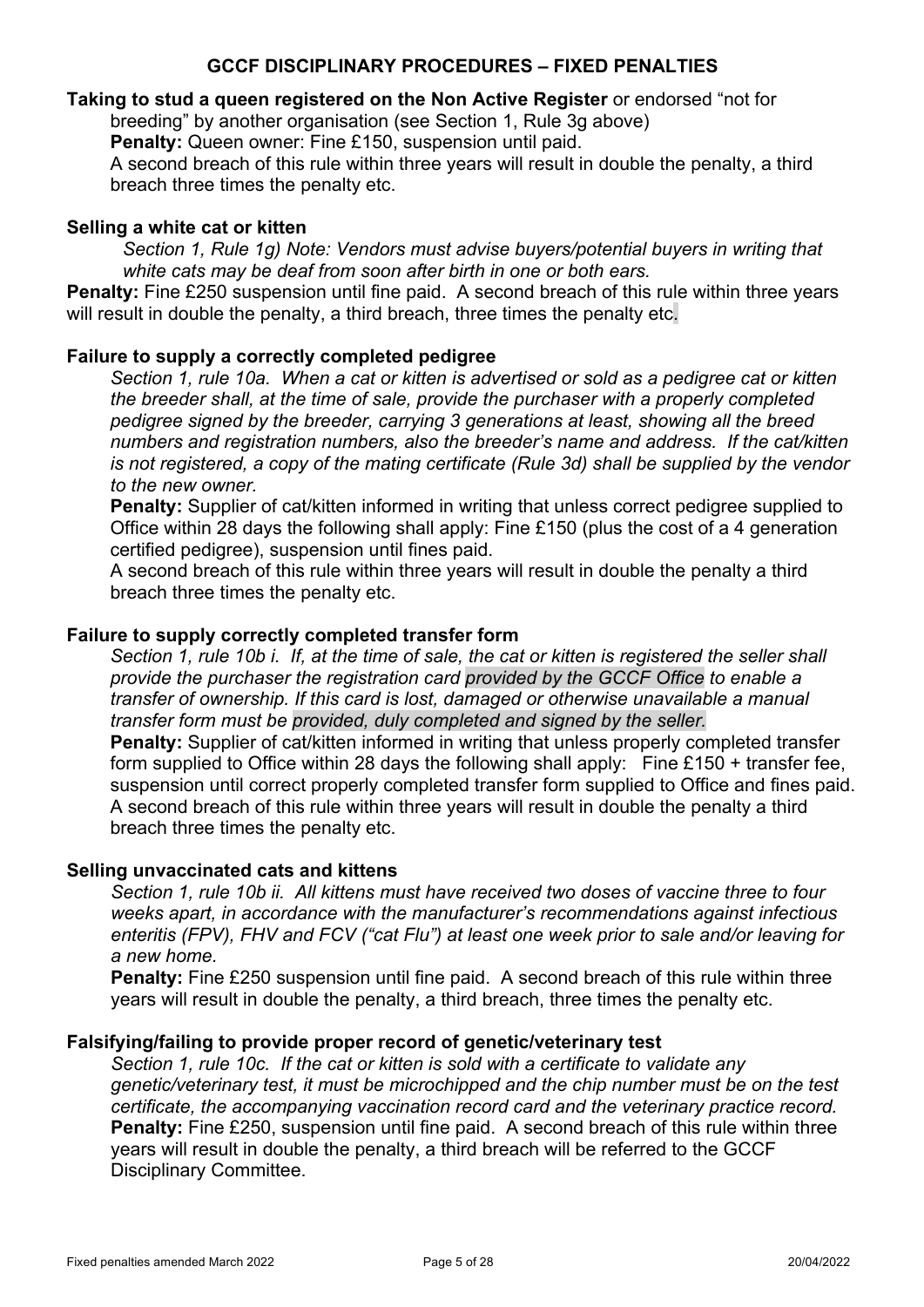#### **Failure to supply Certified Pedigree**

*Section 1, Rule 10d. All persons exporting any registered cat or kitten shall upon despatch apply for a registration/transfer and, if required, a Certified Pedigree of such cat or kitten. Failure to do shall be an offence under Clause 12 of the Bye-Laws.*

**Penalty:** Supplier of cat/kitten informed in writing that unless Certified Pedigree applied for, with correct payment, within 28 days the following shall apply: Fine £150, suspension until Certified Pedigree applied for and fines paid.

A second breach of this rule within three years will result in double the penalty a third breach three times the penalty etc.

**SECTION 2 – SHOW MANAGEMENT** Official Show Manager's warnings will be taken into consideration when show licences are considered + disqualification from future show management until any fine imposed is paid.

#### **Holding a competitive show or exhibition without a show licence or making changes without GCCF permission.**

*Section 2, Rule 1a. Applications to hold a competitive show at which registered cats and/or kittens are in competition or on exhibition must be made to the GCCF Office. A licence to hold a show may be issued subject to the absolute discretion of the GCCF.*

#### **Penalty:** Official Show Manager's Warning.

Official Show Manager's warnings will be taken into consideration when show licences are considered

*Section 2, Rule 1d. Applications for a show licence must be accompanied by the name and address of the show manager(s), assistant show manager(s) and club officers. The show manager(s) and/or assistant show manager(s) may not be changed without sanction from the GCCF and must be listed in the show schedule and catalogue. All disputes connected with the show must in the first place be referred to the show manager.* **Penalty:** Official Show Manager's Warning.

Official Show Manager's warnings will be taken into consideration when show licences are considered

*Section 2, Rule 1e. Applications for a show licence must be accompanied by details of the venue and the date of the show. These may not be changed without sanction from the GCCF.*

#### **Penalty:** Official Show Manager's warning.

Official Show Manager's warnings will be taken into consideration when show licences are considered

#### **Acting as a Championship show manager when not qualified.**

*Section 2, Rule 2b. The Council will maintain a list of qualified show managers and no person who is not included in the list is permitted to act as a Championship show manager without the express permission of the Board of Directors of the Council.*

**Penalty:** Official Show Manager's warning.

Official Show Manager's warnings will be taken into consideration when show licences are considered

#### **Using an unsuitable venue.**

*Section 2, Rule 3a. The venue for a show must have suitable access for exhibitors, including disabled access, and must be sufficiently secure to prevent the escape/entrance of any cat*.

**Penalty:** Official Show Manager's warning.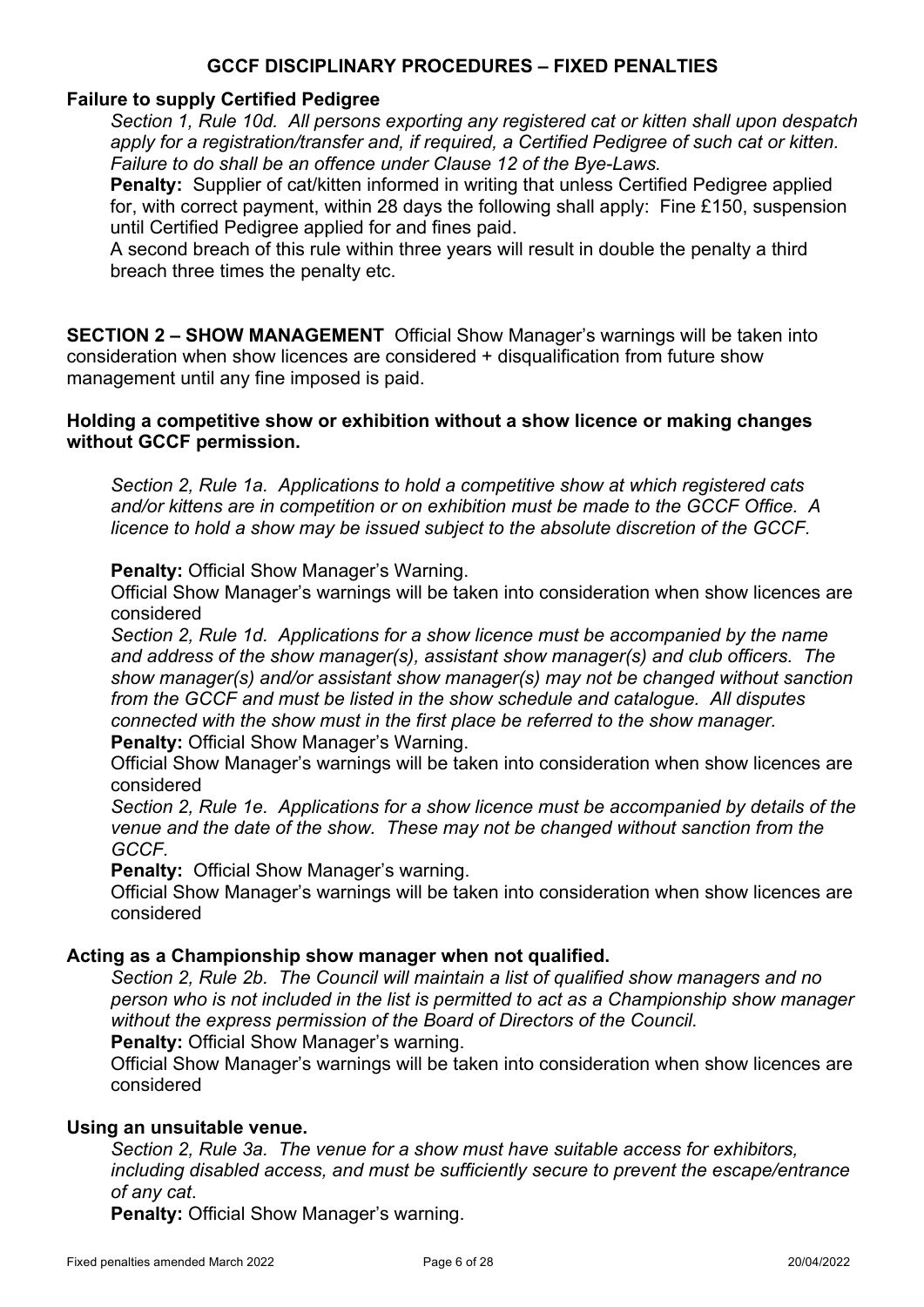Official Show Manager's warnings will be taken into consideration when show licences are considered

## **Penning Aisles less than 1.8m.**

*Section 2, Rule 3b. Apart from any greater limitations imposed by local regulations, aisles should be not less than 1.8 metres wide.*

**Penalty: Official Show Manager's warning.** 

Official Show Manager's warnings will be taken into consideration when show licences are considered

#### **Failure to be aware of emergency arrangements at venue.**

*Section 2, Rule 3c. It is the responsibility of the show manager to be aware of the arrangements in case of emergency.*

**Penalty:** Official Show Manager's warning.

Official Show Manager's warnings will be taken into consideration when show licences are considered

#### **Use of excessively hot or cold halls and failure to ensure a proper environment for the cats.**

*Section 2, Rule 3d. Cold or inadequate ventilation are unacceptable conditions in a show hall. Clubs must ensure adequate heating (at least 60 degrees F/15.1 degrees C) before contemplating holding a show in that hall. Portable heating must be promptly available if necessary. The show management shall provide white paper for covering pens as protection from cold down-draughts or excessive heat. Penning must be arranged so that no cat is subject to excessive draughts.*

**Penalty:** Official Show Manager's warning.

Official Show Manager's warnings will be taken into consideration when show licences are considered

*Section 2, Rule 3e. There should be a rigid and non see-through division between and behind pens.*

**Penalty:** Official Show Manager's warning.

Official Show Manager's warnings will be taken into consideration when show licences are considered

*Section 2, Rule 3g. The temperature within the show hall should not exceed 90 degrees F (32 degrees C). At summer shows the show management should consider planning wider aisles and discuss with the venue manager and safety officers the possibility of netting or screening doors to permit safe additional ventilation. Exhibitors must be permitted to use cool pads/ice packs under their cat's blankets and/or safe battery-operated fans on their pens at all shows. Show Managers are recommended that, wherever possible, air conditioning is utilised in halls. Exhibitors and visitors should be requested not to crowd the pens and, in severe heat, may be requested to leave the hall for a period to allow the temperature to drop.*

**Penalty:** Official Show Manager's warning.

Official Show Manager's warnings will be taken into consideration when show licences are considered

#### **Failure to provide appropriate lighting**

*Section 2, Rule 3f. In shows where there is no great degree of or easy access to natural*  light, the organisers should provide a portable "daylight" lamp for the benefit of the judges, *to enable a true examination to be carried out.*

**Penalty:** Official Show Manager's warning.

Official Show Manager's warnings will be taken into consideration when show licences are considered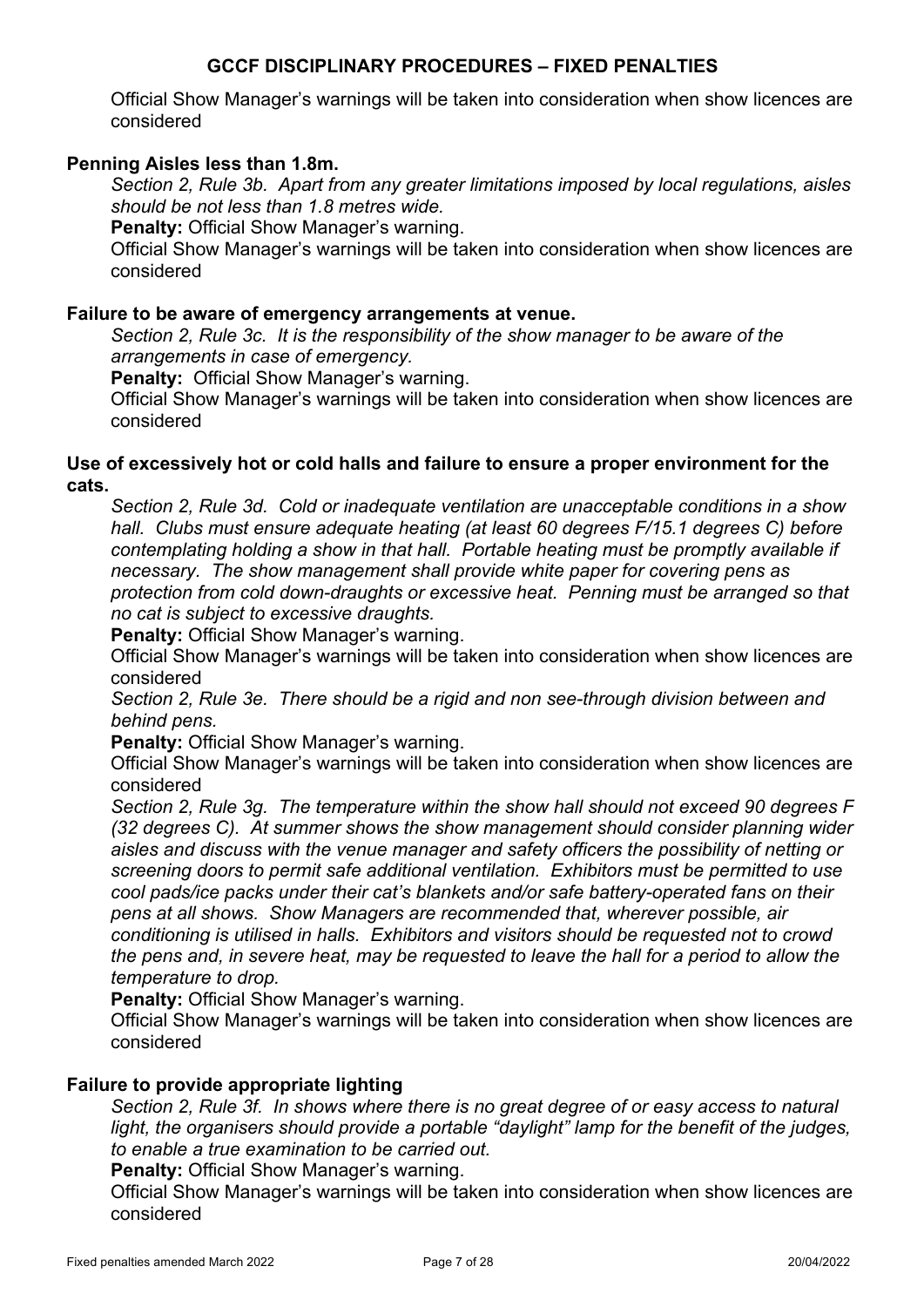## **Failure to supply schedule to GCCF Office and/or BAC Secretaries**

*Section 2, Rule 4. The show management shall issue a schedule, a copy of which, together with a copy of the entry form, must be sent to the GCCF ….*

*Section 2, Rule 4i. The schedule, with the exception of the Supreme Show, must be issued not more than three months before the show. A copy must be sent to the secretaries of all relevant Breed Advisory Committees.*

**Penalty:** Show Manager informed in writing that unless schedule supplied within three weeks the following shall apply: Fine £20, official Show Manager's warning.

Official Show Manager's warnings will be taken into consideration when show licences are considered

## **Failure to include correct information in schedule**

*Section 2, Rule 4a. The name(s) of the show manager(s), assistant show manager(s), section managers and the names of the members of the show committee. The latter shall include not fewer than three people who must be members of the club concerned or may be the full club committee.*

**Penalty: Official Show Manager's warning.** 

Official Show Manager's warnings will be taken into consideration when show licences are considered

*Section 2, Rule 4b. The names of the judges engaged, including those appointed to judge Best-in-Show, Best of Variety or Best Exhibit, shall be listed. When Best-in-Show Panels are needed they shall consist of not less than three and not more than five judges, whose names shall also be listed.*

**Penalty:** Official Show Manager's warning.

Official Show Manager's warnings will be taken into consideration when show licences are considered

*Section 2, Rule 4c. A list of classes offered to exhibitors, with the judge engaged for each class.*

**Penalty:** Official Show Manager's warning.

Official Show Manager's warnings will be taken into consideration when show licences are considered

*Section 2, Rule 4d. The date and venue of the show and the closing date for entries. No show shall be of more than one day's duration.*

**Penalty: Official Show Manager's warning.** 

Official Show Manager's warnings will be taken into consideration when show licences are considered.

*Section 2, Rule 4e. The entry fees required and the prizes to be offered.*

**Penalty:** Official Show Manager's warning.

Official Show Manager's warnings will be taken into consideration when show licences are considered.

*Section 2, Rule 4f. The instruction that exhibitors should possess a current copy of the GCCF Rules, plus such extracts from the GCCF Rules and/or Constitution as may be required from time to time.*

**Penalty:** Official show manager's warning.

Official Show Manager's warnings will be taken into consideration when show licences are considered.

## **Failure to include correct declaration on entry form**

*Section 2, Rule 4h. Entry forms must include the name of the cat, the names of its sire and dam, its sex, its registered breed number, date of birth, the GCCF registration number, the names of the registered owner and breeder in the GCCF register and the numbers of the classes in which it is to be entered. The form must include the declaration, Rule 3, Section 4.*

**Penalty:** Official Show Manager's warning.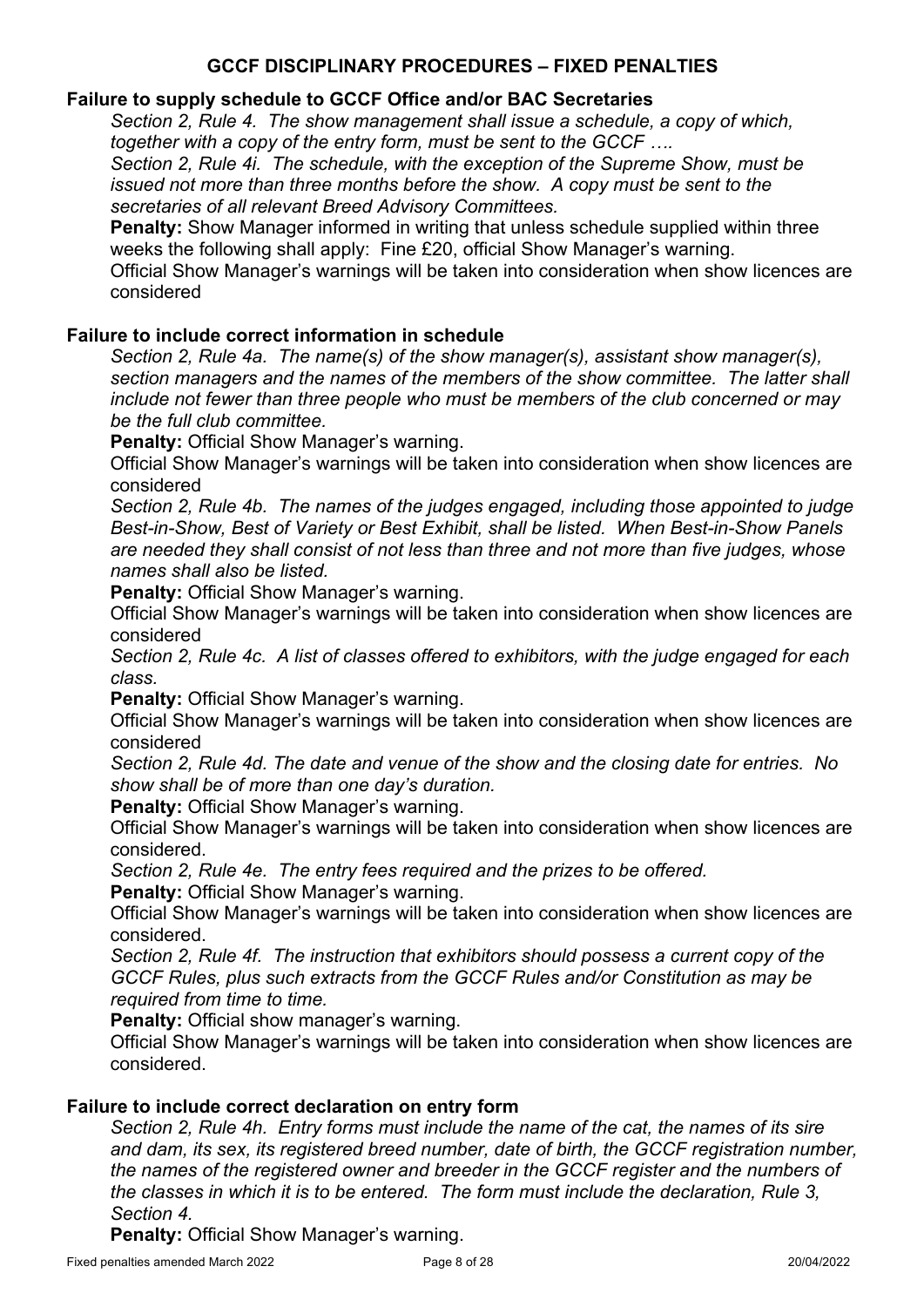Official Show Manager's warnings will be taken into consideration when show licences are considered

## **Failure to provide the correct classes**

*Section 2, Rule 5a. Breed, Grand, Imperial Grand, Olympian and Assessment classes shall be provided as required by the GCCF for the show season in question, for the breed(s) catered for by the club holding the show. Classes for any additional breeds must have been approved by the Board of Directors of the GCCF.*

*Note1: Adult and Neuter Breed, Grand, Imperial and Olympian classes at Championship show may only be split or amalgamated with the permission of the Board of Directors. Note 2: This does not prevent the limitation of shows to cats, kittens or neuters or any combination of these.*

*Note 3: If a club caters for any breed in a section, ALL assessment classes in that section may be included.*

**Penalty: Official Show Manager's warning.** 

Official Show Manager's warnings will be taken into consideration when show licences are considered

*Section 2, Rule5b. At Championship shows, Olympian (for Imperial titled cats), Imperial Grand Champion (for Grand Champion titled cats), Grand Champion (for Champion titled cats) classes and all adult Breed classes with the exception of Assessment classes, shall be split male and female. Olympian (for Imperial titled neuter cats) Imperial Grand Premier (for Grand Premier titled neuter cats) Grand Premier (for Premier titled neuter cats) and all neuter Breed Classes with the exception of Assessment classes shall be split male and female.*

**Penalty: Official Show Manager's warning.** 

Official Show Manager's warnings will be taken into consideration when show licences are considered

*Section 2, Rule 5c. Kitten Breed classes may be split and all side classes may be split or amalgamated at the discretion of the show management after publication of the schedule, provided that such a possibility is stated in the schedule.*

**Penalty:** Official Show Manager's warning.

Official Show Manager's warnings will be taken into consideration when show licences are considered

*Section 2, Rule 5d. At Championship shows, Assessment classes shall be provided for each breed group which included Preliminary status breeds and shall be placed in the section appropriate to the group. They shall be judged by full judges of the breed group.* **Penalty:** Official Show Manager's warning.

Official Show Manager's warnings will be taken into consideration when show licences are considered

*Section 2, Rule 5k. Colour, Grand Master, Imperial Grand Master and Olympic Master Classes may be provided for Household Pets by affiliated clubs at Championship and Sanction shows licensed by the GCCF. The Colour Classes provided, defined by coat length, colour and pattern, must comply with the list approved by the Board of Directors of the GCCF.*

**Penalty:** Official Show Manager's warning.

Official Show Manager's warnings will be taken into consideration when show licences are considered

## **Scheduling judges to classes for which they are ineligible**

*Section 2, Rule 5f. At Championship, classes restricted to particular breed(s), colours or patterns (e.g. self/non-self) may be judged only by judges appointed to a list which includes cats eligible to enter the class in question.*  **Penalty:** Official show manager's warning.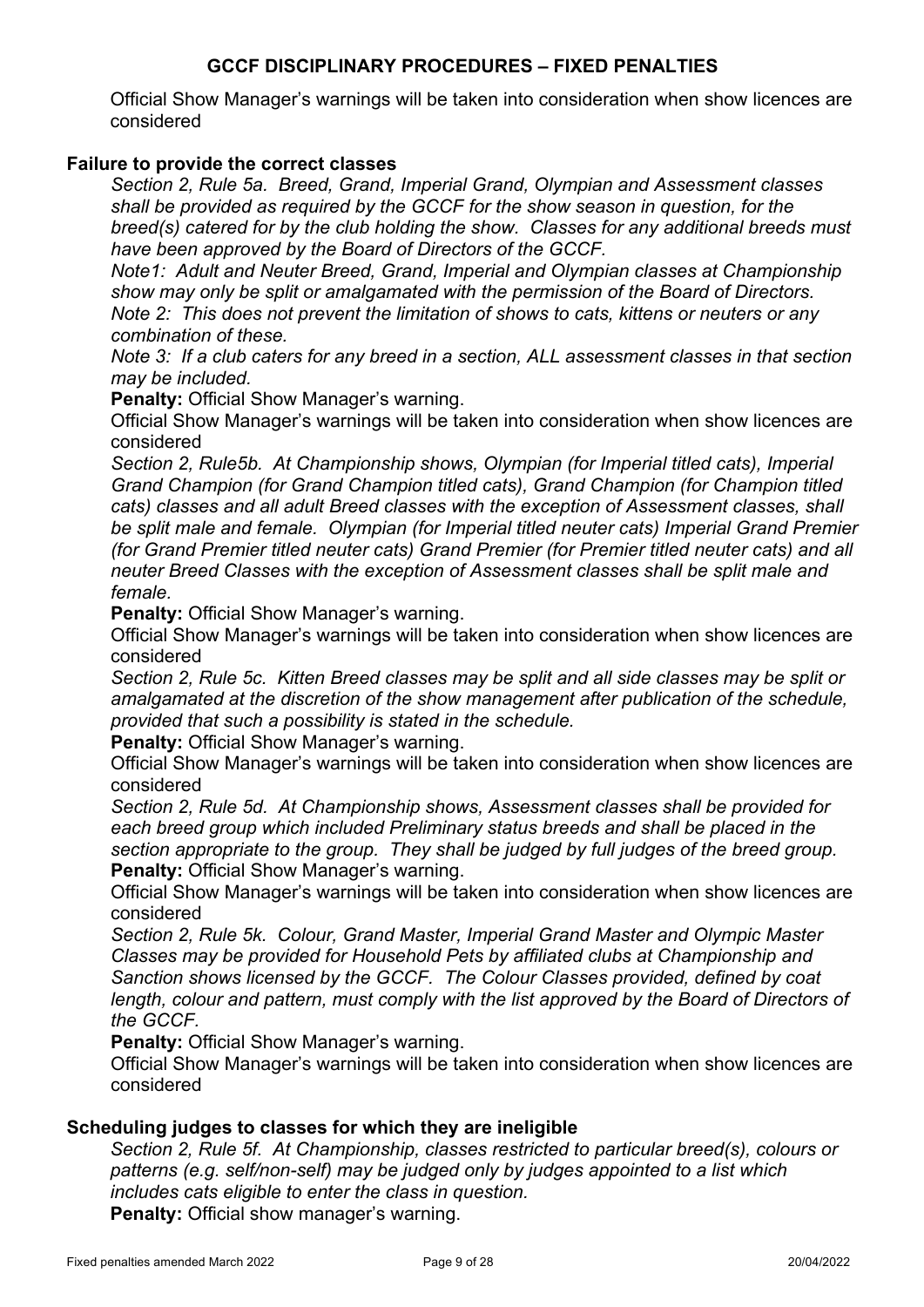A refund of show entry fees to all exhibitors in an Open class that have been allocated and judged by a GCCF judge not eligible to judge the class.

Official Show Manager's warnings will be taken into consideration when show licences are considered.

## **Providing inappropriate prizes and failure to publish monetary prizes**

*Section 2, Rule 6. Subject only to the conditions set down in these Rules, the show management may offer such prizes and make such classifications as it deems desirable, except that (a) classes or prizes may not be offered for the progeny of a particular sire or dam and (b) stud services may not be offered as a prize.*

**Penalty:** Official Show Manager's warning.

Official Show Manager's warnings will be taken into consideration when show licences are considered.

*Section 2, Rule 6a. The amount of money to be awarded in any class shall be decided by the show management and must be published in the schedule.*

**Penalty:** Official Show Manager's warning.

Official Show Manager's warnings will be taken into consideration when show licences are considered.

*Section 2, Rule 6b. Support at shows by way of guarantees for classes, trophies, rosettes and other special prizes by clubs or individuals may be accepted at the discretion of the show management, subject to the exceptions noted in these Rules NB Only clubs affiliated to the GCCF may offer club classes.*

**Penalty: Official Show Manager's warning.** 

Official Show Manager's warnings will be taken into consideration when show licences are considered.

*Section 2, Rule 6c. Show managers offering awards for Breed Class winners shall offer similar awards for first placed Merit winners in Assessment classes.*

**Penalty:** Official show manager's warning.

Official Show Manager's warnings will be taken into consideration when show licences are considered.

## **Taking entries too late for inclusion in schedule and failing to return money to refused entries.**

*Section 2, Rule 7d. The closing date for entries must be prominently printed on the schedule. Show managements may accept entries after this date only if they can be included in the catalogue of the show (see Section 2, Rule 11). Show managements are authorised to refuse entries without giving reasons to the exhibitor but in cases of such refusal all entry and other monies must be returned to the sender.*

**Penalty:** Official Show Manager's warning. Entry fees and other monies must be returned to sender.

Official Show Manager's warnings will be taken into consideration when show licences are considered.

#### **Show management/household entering in competition at their own show**

*Section 2, Rule 7k. Show managers, assistant show managers and members of their households may not exhibit in competition at their own shows. Section managers and members of their households may enter their own shows but may not enter the section which they are themselves managing. A section manager is defined as someone who is a breed(s) section manager.*

**Penalty:** Fine £250, disqualification from show. Disqualification from future show management until fine paid.

## **Failure to confirm details on engagement in writing**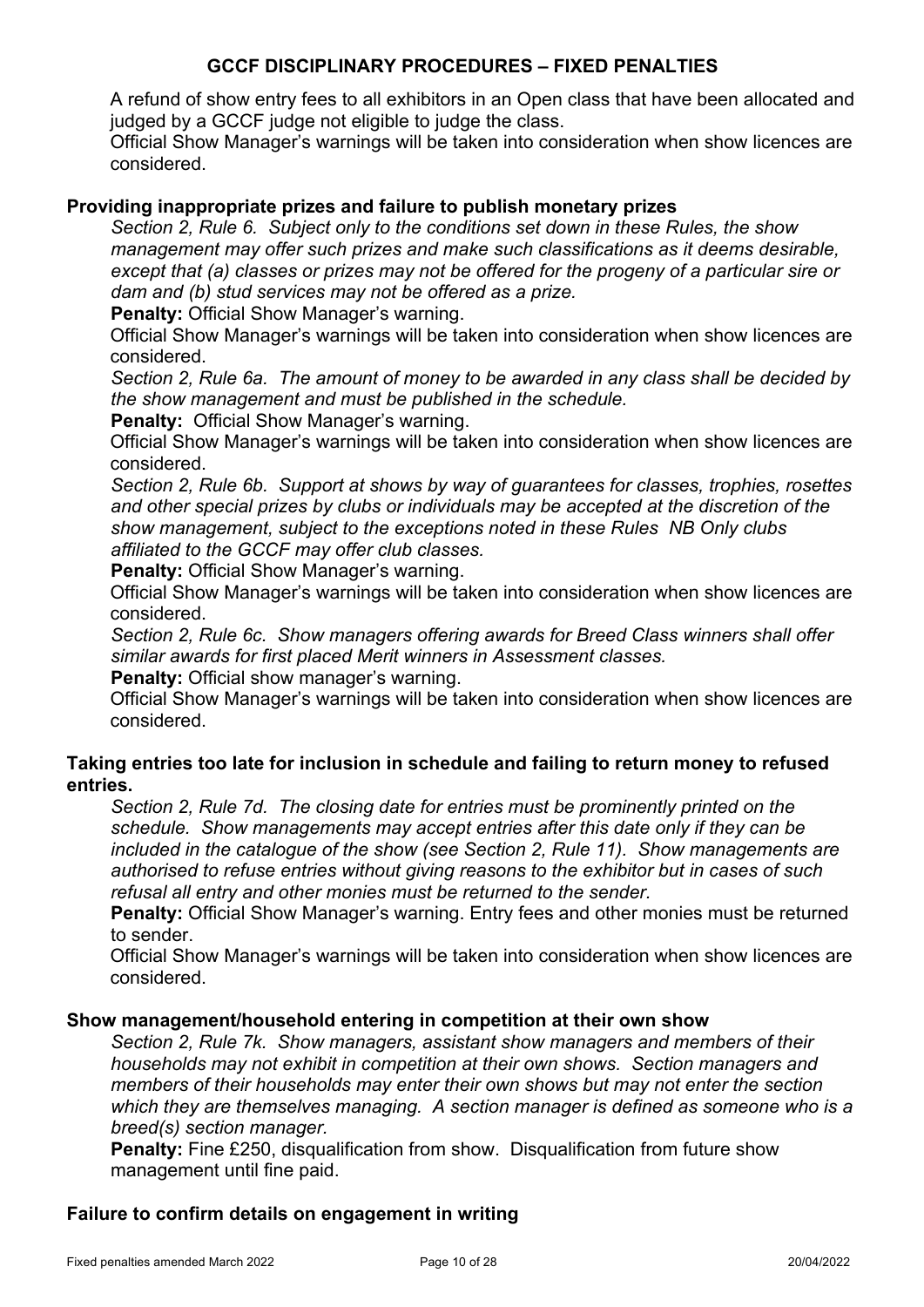*Section 2, Rule 8a. Show managements must obtain the written consent (email is acceptable)of all judges to officiate at the show and must acknowledge them in writing (email is acceptable) before announcing their names in the schedule. This written consent must include the Breed, Grand, Imperial Grand, Olympian and Assessment classes for which they are to be scheduled. Judges should not be booked more than one year in advance of the show. If for any reason a judge is unable to fulfil their engagement in Olympian, Imperial Grand, Grand, Breed or Assessment classes, the fact is to be announced, together with consequential changes in the judging list, on a board prominently placed at the entrance to the show hall. (See Section 3, Rule 4a).* **Penalty:** Official show manager's warning.

Official Show Manager's warnings will be taken into consideration when show licences are considered.

#### **Failure to reimburse judges for expenses**

*Section 2, Rule 8c. The show management shall reimburse judges promptly for reasonable expense.*

**Penalty:** Official Show Manager's warning.

Official Show Manager's warnings will be taken into consideration when show licences are considered.

#### **Judges (or their household) competing at show when judging**

*Section 2, Rule 8d. Judges (and members of a judge's household) may not exhibit in competition at show at which the judge is engaged nor at shows held at the same venue on the same day, in the category in which they are judging i.e. a judge in the pedigree section may enter in competition the "Household Pet" section and a judge in the "Household Pet" section may enter in competition the pedigree section.* **Penalty:** Fine £250. Suspension until fine paid. Disqualification from show.

## **Failure to supply "non-GCCF judge" form to GCCF Office**

*Section 2, Rule 9a. Clubs must notify the office of all invitations and a completed "non-GCCF judge" form must be supplied to the Office, with the schedule, for each engagement.*

**Penalty:** Fine £20, official show manager's warning. Disqualification from future show management until fine paid.

Official Show Manager's warnings will be taken into consideration when show licences are considered.

#### **Inviting overseas judges who are not on the relevant list.**

*Section 2, Rule 9b. Invitations are to be made only to senior judges, i.e. judges who have been on the relevant lists as a full judge for at least three years. A brief outline of the qualifications/experience of the overseas judge should be included in the schedule.* **Penalty:** Official Show Manager's warning.

Official Show Manager's warnings will be taken into consideration when show licences are considered.

#### **Not providing correct paperwork to overseas judge.**

*Section 2, Rule 9d. The show management shall provide each overseas judge who is invited to officiate with a copy of the current GCCF Rules, the current Standard of Points for each breed they are to judge in Certificate and miscellaneous classes, a copy of the Code of Conduct for GCCF Judges and a copy of the official non-GCCF judge form.* **Penalty:** Official Show Manager's warning.

Official Show Manager's warnings will be taken into consideration when show licences are considered.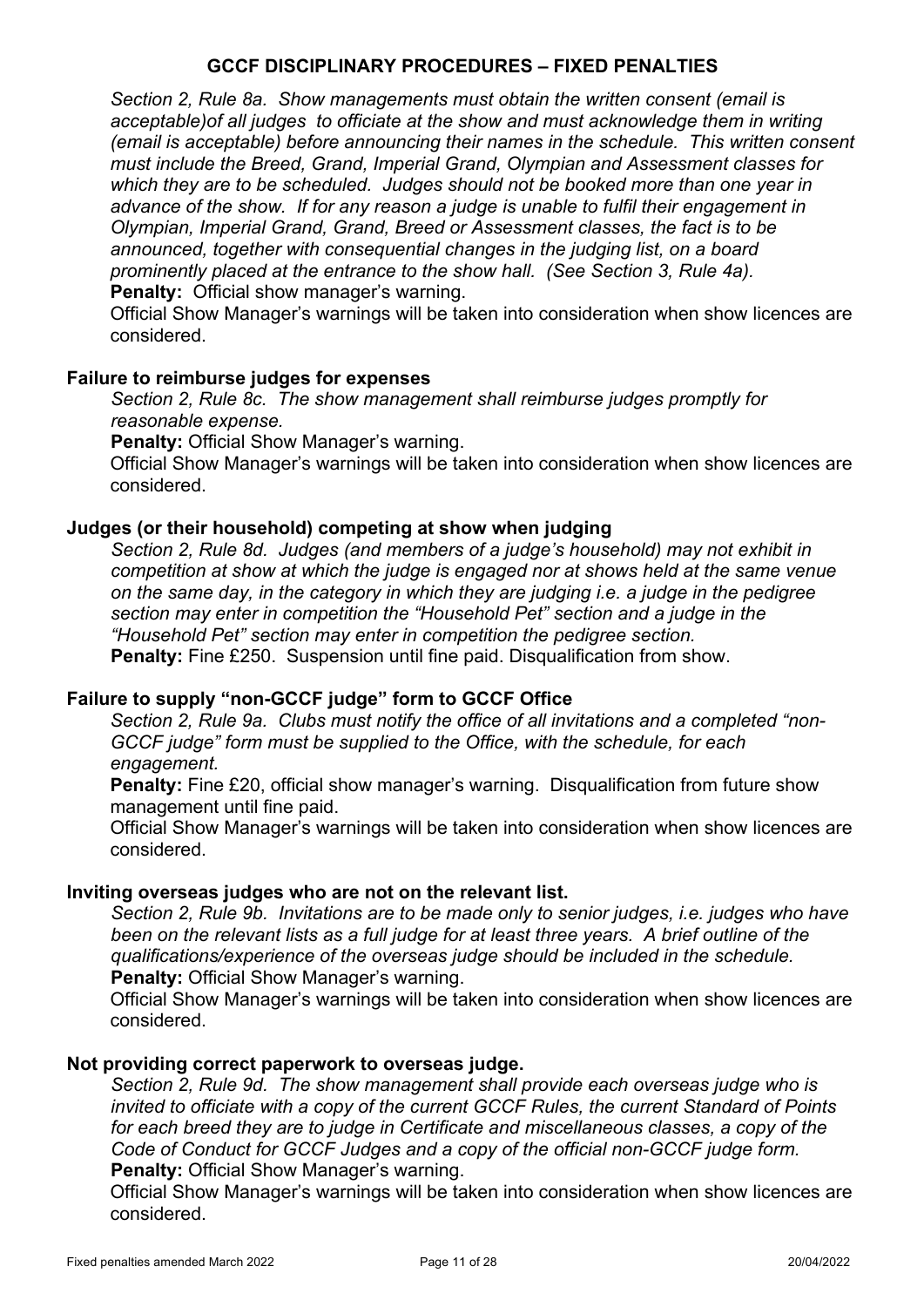## **Overseas Judges judging Open classes for breeds and colours not recognised by organisation for which they are a full judge.**

*Section 2, Rule 9e. An overseas judge must not judge Breed classes, including Assessment classes for breeds, colours or patterns which are not recognised by the organisation for which he/she is currently a full judge. Eligibility to judge title classes should be determined by the same criteria applied to GCCF judges.*

**Penalty:** Official show manager's warning.

Official Show Manager's warnings will be taken into consideration when show licences are considered.

## **Inviting GCCF Judge resident abroad as an overseas judge**

*Section 2, Rule 9f. Judges on the GCCF Judge list, but who are resident abroad, may not be invited as overseas judges.*

**Penalty:** Official Show Manager's warning.

Official Show Manager's warnings will be taken into consideration when show licences are considered.

## **Failure to include correct information in catalogue**

*Section 2, Rule 11. After the closing date for entries the Show Managements shall prepare a show catalogue which shall include:*

*Section 2, Rule 11a. The name of persons comprising the show management, judges, Best-in Show Panels, Best of Variety judges and duty veterinary surgeon(s) (see Rule 13 below) plus the date and venue of the show and the address of the show manager.* **Penalty:** Official Show Manager's warning.

Official Show Manager's warnings will be taken into consideration when show licences are considered.

*Section 2, Rule 11b. A list of the names and addresses of all exhibitors together with the numbers of the pens allotted to them. Note: An exhibitor may request in writing that the address provided on the entry form shall be omitted from the catalogue, and the show management should ensure that this instruction is followed.*

**Penalty:** Official Show Manager's warning.

Official Show Manager's warnings will be taken into consideration when show licences are considered.

*Section 2, Rule 11c. The classes with the names of the entries and exhibitors. Details of breeding, the names of the sire and dam, the date of birth and the sex of the cat if the class is for exhibits of both sexes. The full breed number as on the entry form shall also be included where cats of more than one colour appear in the same class.*

**Penalty:** Official Show Manager's warning.

Official Show Manager's warnings will be taken into consideration when show licences are considered.

*Section 2, Rule 11d. A list of the prizes offered.*

**Penalty: Official Show Manager's warning.** 

Official Show Manager's warnings will be taken into consideration when show licences are considered.

*Section 2, Rule 11e. An acknowledgement that the show is being held under licence of the GCCF.*

**Penalty:** Official Show Manager's warning.

Official Show Manager's warnings will be taken into consideration when show licences are considered.

*Section 2, Rule 11f. Manuscript additions to show catalogues are not permissible, but printers' errors may be corrected. Any such correction must not be an addition or substitution of any exhibit for which proof of entry cannot be validated, or a change of exhibitor/owner, with the exception of changes from single to joint ownership or vice versa provided that in the case of joint ownership at least one of the owners has signed the*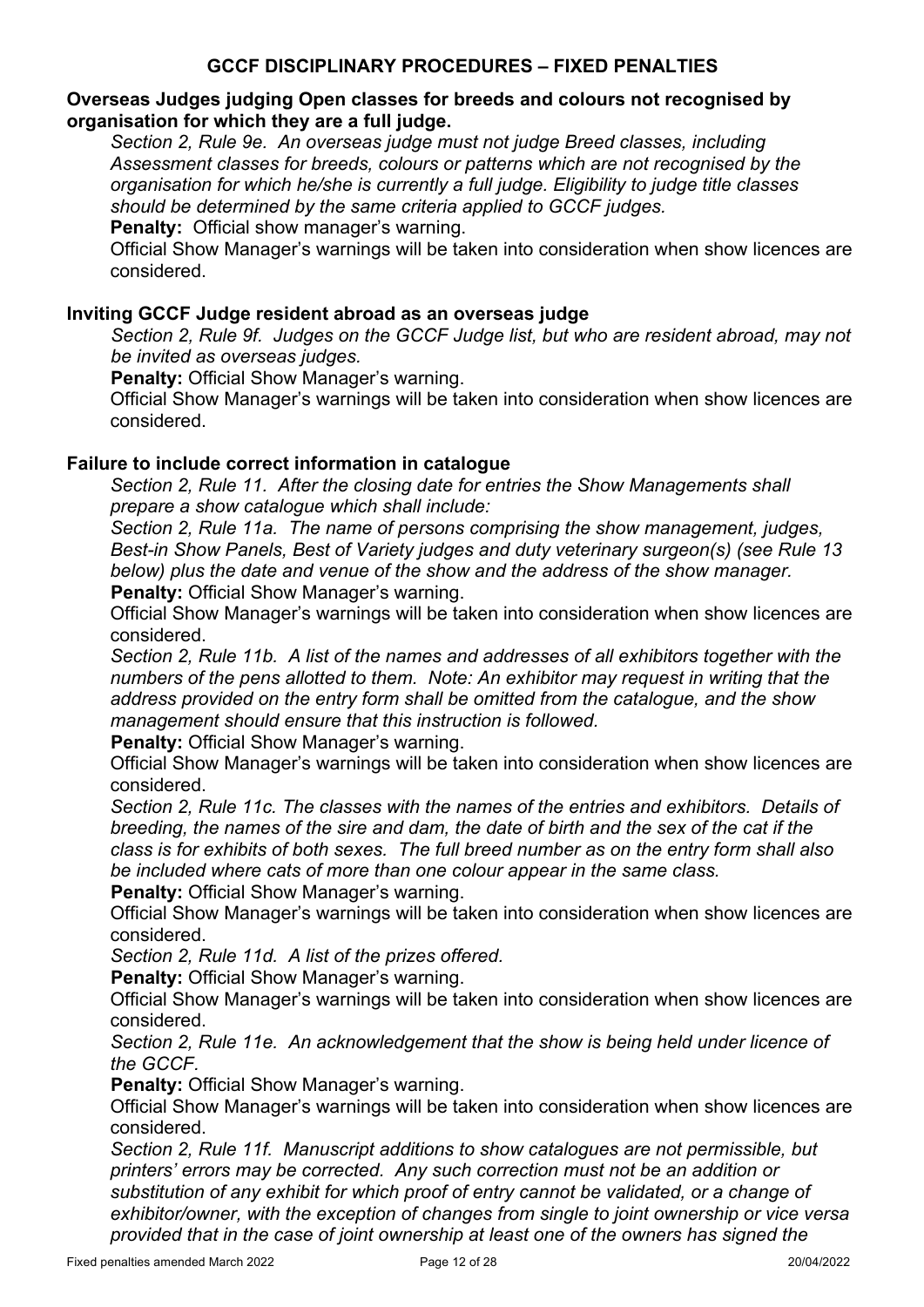*declaration. Any such corrections must be incorporated in the marked catalogues sent to the GCCF, but need not be incorporated in any other catalogues.*

**Penalty:** Official Show Manager's warning.

Official Show Manager's warnings will be taken into consideration when show licences are considered.

## **Failing to give details of cats breed, sex and age in judges and veterinary paperwork as required.**

*Section 2, Rule 12a. The sex and date of birth or age of all exhibits shall be included in the information given to judges for Best in Show, Best of Breed and all classes and shall be included on paperwork given to veterinary surgeons.*

**Penalty: Official Show Manager's warning.** 

Official Show Manager's warnings will be taken into consideration when show licences are considered.

*Section 2, Rule 12b. The full breed number of all exhibits, as on the entry form, shall be included in the information given to judges for Best in Show, Best of Breed and all classes where cats or more than one breed or colour appear in the same class.*

**Penalty:** Official Show Manager's warning.

Official Show Manager's warnings will be taken into consideration when show licences are considered.

## **Failing to engage enough Vets, provide the correct facilities and paperwork or arrange for a veterinary practice to treat emergencies.**

*Section 2, Rule 13a. The show management shall engage the services of at least one veterinary surgeon with previous experience of veterinary duties at cat shows. At shows with more than 60 cats there must be two or more veterinary surgeons, commensurate with the number of entries. Suitable facilities shall be provided for the purpose of examining each exhibit prior to its admission to the show hall. At all shows held under GCCF licence at least one veterinary surgeon shall remain in the show hall until 1:00pm and preferably until judging has been completed.*

**Penalty:** Official Show Manager's warning.

Official Show Manager's warnings will be taken into consideration when show licences are considered.

*Section 2, Rule 13b. The show management should issue written invitations to veterinary surgeons stating the date of the show, the venue, the times of attendance and the remuneration to be offered.*

## **Penalty:** Official Show Manager's warning.

Official Show Manager's warnings will be taken into consideration when show licences are considered.

*Section 2, Rule 13c. The show manager must obtain full details of a local veterinary practice available to treat emergencies which cannot be dealt with at the show.*

**Penalty: Official Show Manager's warning.** 

Official Show Manager's warnings will be taken into consideration when show licences are considered.

*Section 2, Rule 13d. The show management must ensure that veterinary surgeons are conversant with Section 5 of the GCCF Rules and that they are provided with a copy of the official veterinary code.*

**Penalty:** Official Show Manager's warning.

Official Show Manager's warnings will be taken into consideration when show licences are considered.

*Section 2, Rule 13e. The show management must ensure that the duty veterinary surgeon(s) are supplied with the official GCCF rejection forms, the additional form for Section D rejections plus other necessary documentation in addition to the above.* **Penalty: Official Show Manager's warning.**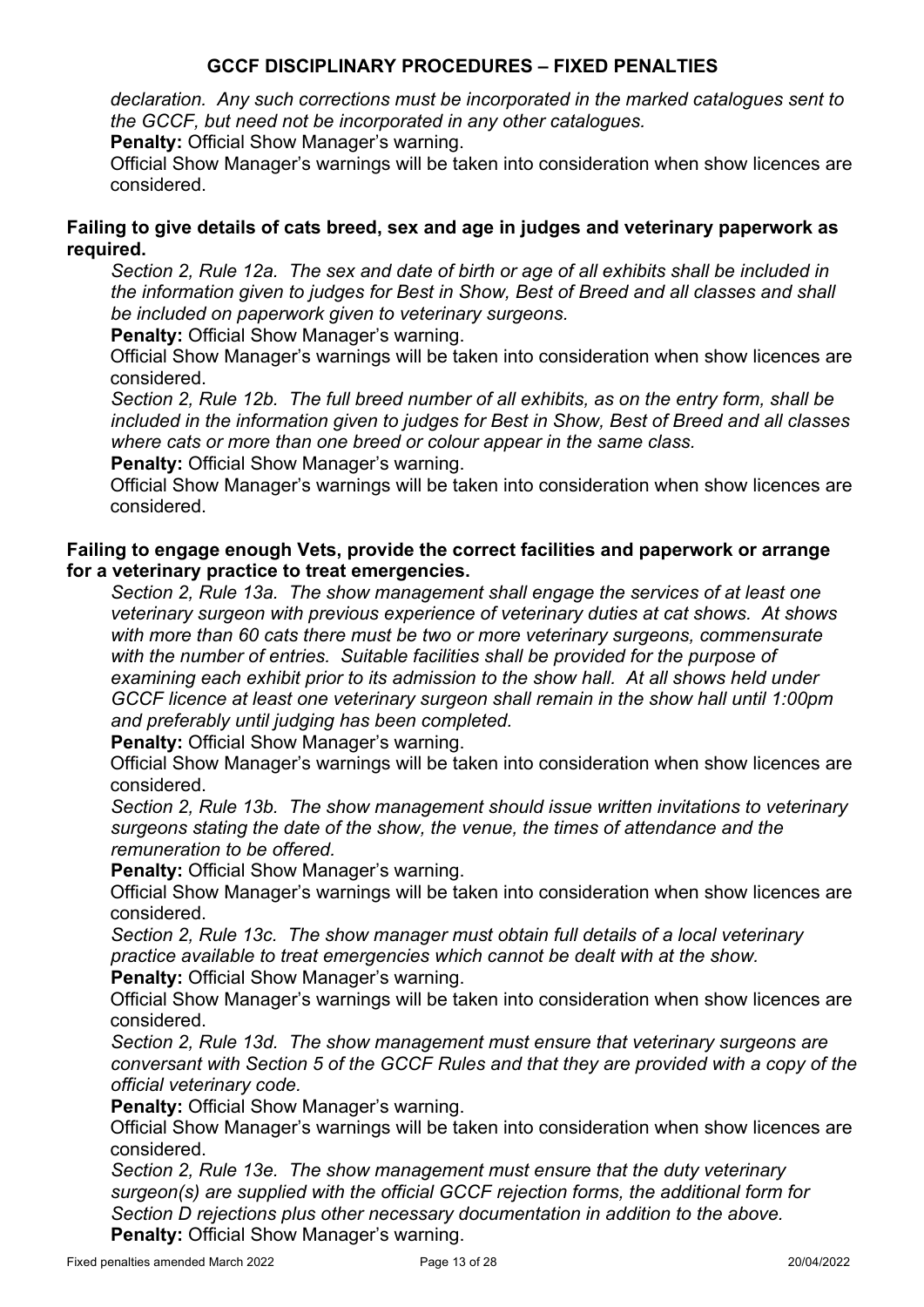Official Show Manager's warnings will be taken into consideration when show licences are considered.

## **Failure to provide adequate quarantine pens/facilities.**

*Section 2, Rule 13f. An adequate number of quarantine pens shall be available for the reception of suspect exhibits. These pens must be situated in such a position that the public cannot have access to them. It must be possible to separate the pens so that cats suspected of infections conditions are not close to other cats. The room must be adequately heated and ventilated. If the quarantine pens are occupied they must be checked at regular intervals, these checks are to be recorded.*

**Penalty:** Official Show Manager's warning.

Official Show Manager's warnings will be taken into consideration when show licences are considered.

#### **Failure to remove to isolation cats as required by the duty vet and check isolated cats.**

*Section 2, Rule 13h. The show manager must appoint a show official to be in charge of veterinary matters at the show; in the absence of the owner or owner's representative, it shall be their duty to move to isolation any cat which, in the duty veterinary surgeon's opinion, requires removal from the show hall. This official shall ensure that cats in isolation are checked at regular intervals and a record kept.* 

**Penalty:** Official Show Manager's warning.

Official Show Manager's warnings will be taken into consideration when show licences are considered.

#### **Failure to check microchip/documentation of cats from overseas.**

*Section 2, Rule 13i. If any cat which is resident in a country other than England, Scotland, Wales, Northern Ireland, the Isle of Man, the Chanel Islands or Eire has been entered in the show, the show management shall ensure that the microchip of the cat is checked against its importation documents before admitting the cat into the show. If the microchip cannot be read or does not conform with the documentation, that cat shall be excluded from the show.*

**Penalty:** Official Show Manager's warning.

Official Show Manager's warnings will be taken into consideration when show licences are considered.

#### **Failure to pass on requests for the duty vet or provide appropriate request slips.**

*Section 2, Rule 13j. Requests to a duty veterinary surgeon to examine a cat during the show must be made by the show management either directly or, in the case of requests from judges or stewards, on official slips provided by the show management. Any other person who may have reasonable grounds for thinking that such an examination is desirable must apply to the show management.*

**Penalty:** Official Show Manager's warning.

Official Show Manager's warnings will be taken into consideration when show licences are considered.

#### **Not accepting decisions made by duty vet.**

*Section 2, Rule 13m. Decisions made by a duty veterinary surgeon in pursuance of his duty at the show shall be accepted without question.*

**Penalty:** Official Show Manager's warning.

Official Show Manager's warnings will be taken into consideration when show licences are considered.

#### **Allowing ineligible cats to go forward to Best in Show.**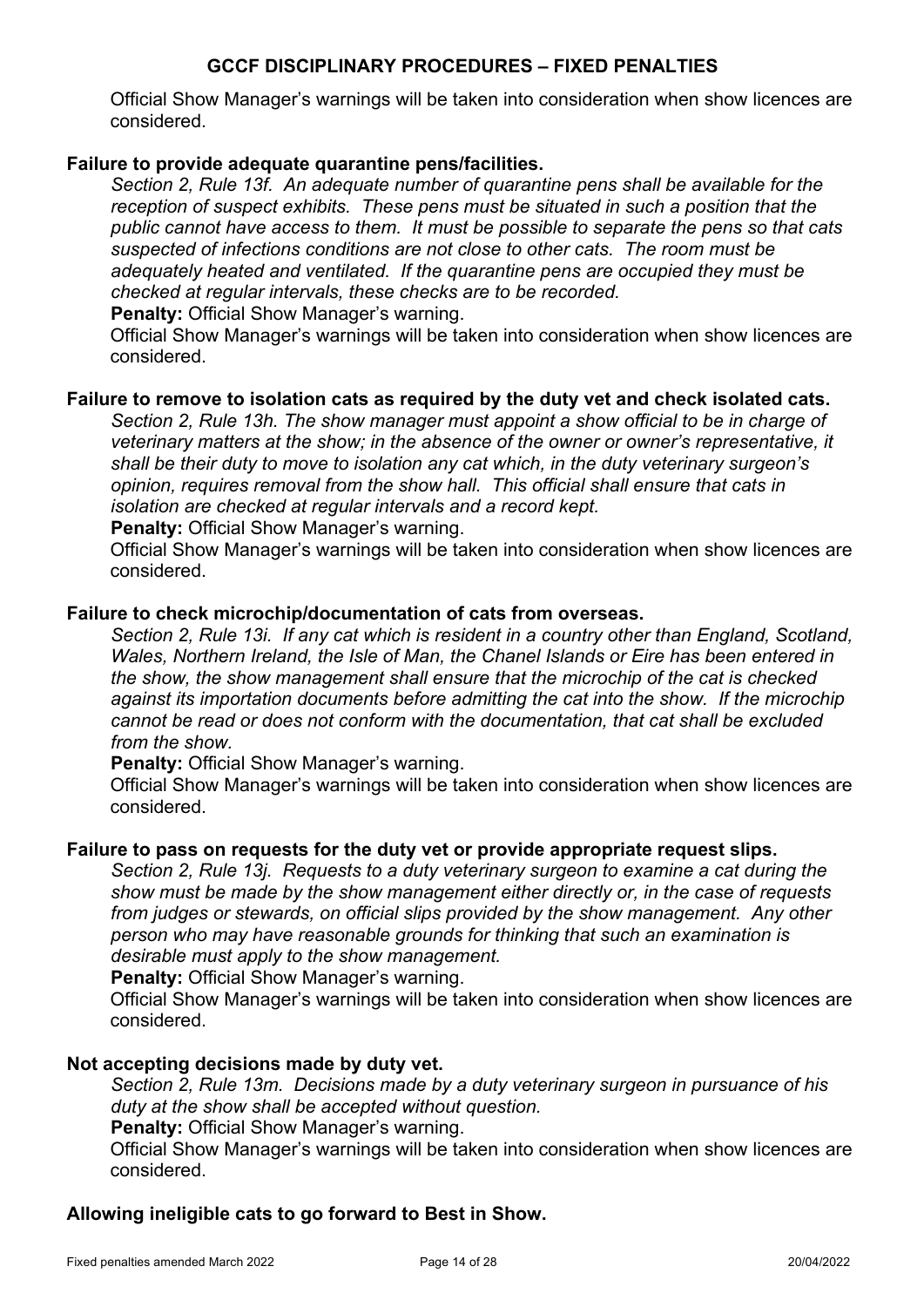*Section 2, Rule 16a. Best in Show or Best of Variety, where held, shall be confined to; Persian, Semi Long Hair, British, Foreign, Burmese, Oriental and Siamese.*

**Penalty: Official Show Manager's warning.** 

Official Show Manager's warnings will be taken into consideration when show licences are considered.

*Section 2, Rule 16b. Cats eligible for Best in Show or Best of Variety are: Olympian Adult, Imperial Grand Challenge, Grand Challenge, Challenge, Olympian Neuter, Imperial Grand Premier, Grand Premier, Premier, Intermediate certificate, first placed Merit Class winners and Best of Breed/Best Opposite Sex winners. Kitten Breed class winners are eligible for nomination provided that Best of Breed, if offered, has been awarded. The opposite sex kitten to the Best of Breed winner is also eligible provided the Best of Opposite Sex, if offered, has been awarded. Where Breed class kittens are split by age or colour, the winner of the split class is eligible provided that Best of Breed/Best Opposite Sex, if offered has been awarded. This does not prevent show managements from restricting nominations to Best of Breed winners only. If nominations are restricted to Best of Breed winners, this should be stated in the schedule.*

**Penalty:** Official Show Manager's warning.

Official Show Manager's warnings will be taken into consideration when show licences are considered.

*Section 2, Rule 16c. Where Best Exhibit in Show is held, the Best Neuter shall be considered against the Best Adult and Best Kitten for Best Exhibit in Show.*

**Penalty: Official Show Manager's warning.** 

Official Show Manager's warnings will be taken into consideration when show licences are considered.

## **Failure by the Show Manager to inform IC/Exhibitor of breach of Section 4 Rule 22** Section 2 rule 19c (See Section 4 Rule 22)

## **Failure to supply show returns, fully marked catalogue, rejection forms, biting certificates etc in the required time and/or failure to reply to queries in respect of these within 28 days**

*Section2, Rule 20a. The Show Management shall, within three working days of the closure of the show, send to the GCCF office copies of the rejection forms for each cat rejected from the show and a catalogue. These form the Rejection List.*

**Penalty:** Fine £20, official Show Manager's Warning. Disqualification from future show management until fine paid.

Official Show Manager's warnings will be taken into consideration when show licences are considered.

*Section 2, Rule 20b. The Show Management shall, within three working days of the closure of the show, send to the GCCF Office copies of all biting/scratching certificates issued at the show, together with any explanatory paperwork.*

**Penalty:** Fine £20, official Show Manager's warning. Disqualification from future show management until fine paid.

Official Show Manager's warnings will be taken into consideration when show licences are considered.

*Section 2, Rule 20c. The Show Management shall, within seven days of the closure of the show, send to the GCCF Office one fully marked, certified copy of the catalogue together with details of any addresses that have been omitted from it by exhibitor request (Rule Section 2, Rule 11b) The catalogue should be complete with Open, Grand, Imperial Grand and Assessment class results. All Open, Grand, Imperial and Assessment class judge changes must be marked.*

**Penalty:** Fine £20, official Show Manager's warning. Disqualification from future show management until fine paid.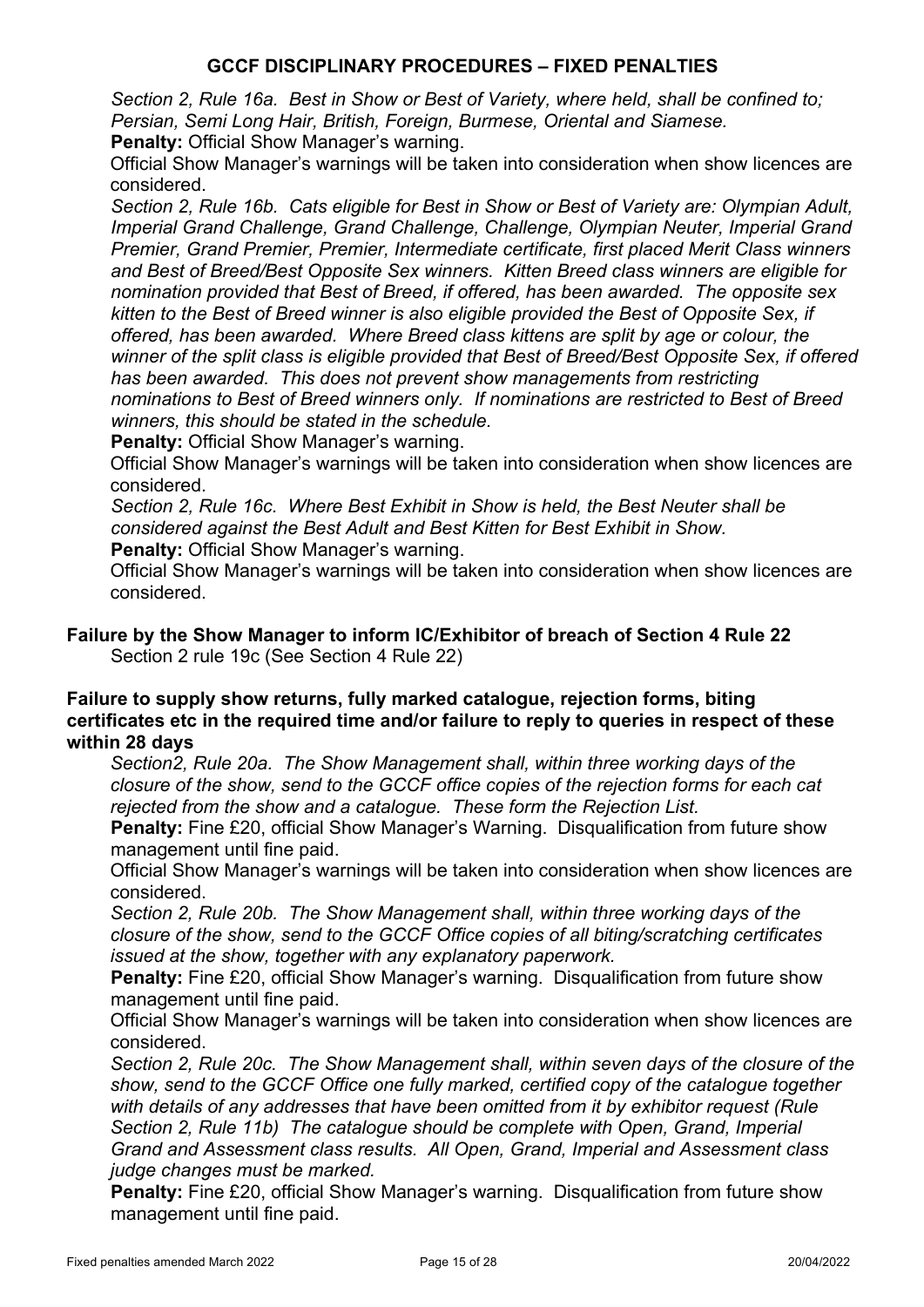Official Show Manager's warnings will be taken into consideration when show licences are considered.

*Section 2, Rule 20e. The Show Management shall, within seven days of the closure of the show, submit to the Investigation Committee, in writing, all relevant details of any alleged breach of Section 4, Rule 22 of these Rules.*

**Penalty:** Fine £20, official Show Manager's warning. Disqualification from future show management until fine paid.

Official Show Manager's warnings will be taken into consideration when show licences are considered.

*Section 2, Rule 20f. The requested, relevant results shall be sent within 28 days to each of the secretaries (or other designated officials) of all clubs that supported the show by guaranteeing classes or offering special prizes.*

**Penalty:** Official show manager's warning.

Official Show Manager's warnings will be taken into consideration when show licences are considered.

#### **Failure to supply Household Pet administrator with required marked catalogue**

*Section 2, Rule 20d. The show management shall, within seven days of the closure of the show, send to the Household Pet Title Administrator one marked copy of the catalogue complete with all Household Pet Open, Grand and Imperial Grand Master class results. All Open, Grand and Imperial class judge changes must be marked.*

**Penalty: Official Show Manager's warning.** 

Official Show Manager's warnings will be taken into consideration when show licences are considered.

#### **Failure to retain entry forms or give Club treasurer copy of the show accounts.**

*Section 2, Rule 20g. The show management shall retain all entry forms and award slips for a period of 12 months after the audited/independently examined income and expenditure account and balance sheet have been produced. The show management shall supply to the Club Treasurer a copy of the audited/independently examined show accounts for them to send to the GCCF Office.*

**Penalty:** Official Show Manager's warning.

Official Show Manager's warnings will be taken into consideration when show licences are considered.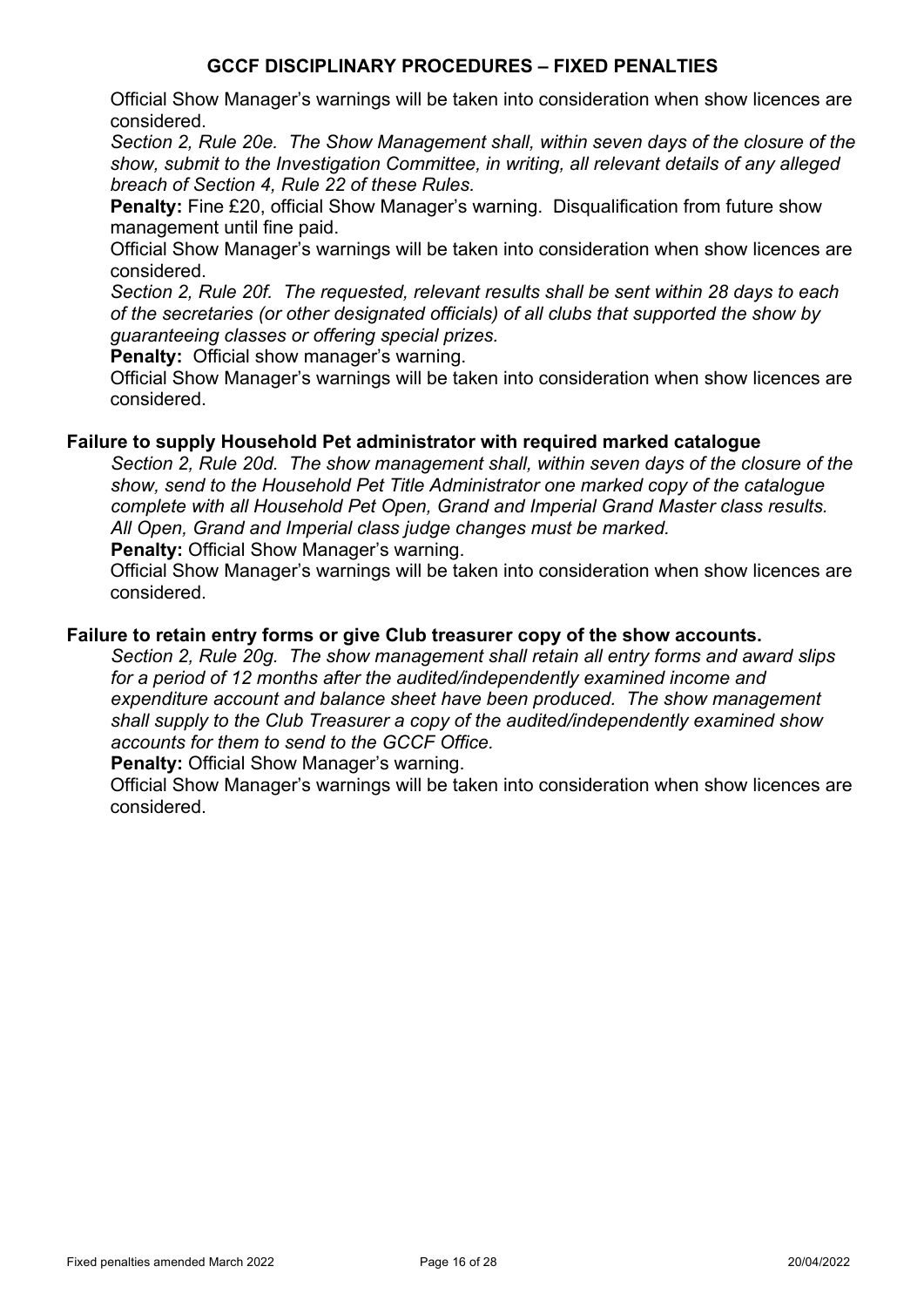#### **SECTION 3 – JUDGES AND STEWARDS**

## **Awarding a certificate when not qualified**

*Section 3, Rule 2. Whilst in training, pupil judges are authorised to officiate at any GCCF show but must not judge classes in which any certificates may be awarded. After a suitable period as a pupil, the nominating Breed Advisory Committee may request the GCCF to promote the pupil to the rank of full judge. Following such promotion the full judge is authorised to officiate at all shows for all relevant classes. A judge can award certificates only if he/she is a full judge on the relevant GCCF list or a Specialist or Emeritus judge of the breed concerned.*

*Note. The term "Certificate" includes Challenge Certificates, Premier Certificates, Grand Challenge, Reserve Grand Challenge, Grand Premier, Reserve Grand Premier, Imperial Grand Challenge, Reserve Imperial Grand Challenge, Imperial Grand Premier, Reserve Imperial Grand Premier, UK Grand Challenge, UK Grand Premier Certificates, Intermediate and Merit Certificates unless otherwise stated.*

**Penalty:** First Offence: Official warning. Second breach: A fine of £50 payable within 28 days, disqualification from judging until the fine is paid. Subsequent offences will be reported to the Disciplinary Committee.

## **Overseas Judges – Failure to notify office, supply correct paperwork to the Judge or allocate incorrect classes**

*Section 3, Rule 3a.Clubs must notify the Office of all invitations and a completed "non-GCCF judge" form must be supplied to the Office, with the schedule, for each engagement.*

**Penalty: Official Show Manager's warning.** 

Official Show Manager's warnings will be taken into consideration when show licences are considered.

*Section 3, Rule 3b. Invitations are to be made only to senior judges, i.e judges who have been on the relevant lists as a full judge for at least three years.*

**Penalty:** Official Show Manager's warning.

Official Show Manager's warnings will be taken into consideration when show licences are considered.

*Section 3, Rule 3d. The show management shall supply each overseas judge who is invited to officiate with a copy of the current GCCF Rules, the current Standard of Points for each breed they are to judge in Open or miscellaneous classes, a copy of the Code of Conduct for GCCF Judges and a copy of the official non-GCCF judge form.*

**Penalty:** Official Show Manager's warning.

Official Show Manager's warnings will be taken into consideration when show licences are considered.

*Section 3, Rule 3e. An overseas judge must not judge Breed classes including Assessment classes, for breeds, colours or patterns which are not recognised by the organisation for which he/she is currently a full judge. Eligibility to judge title classes should be determined by the same criteria applied to GCCF Judges.*

**Penalty:** Official Show Manager's warning.

Official Show Manager's warnings will be taken into consideration when show licences are considered.

*Section 3, Rule 3f. Judges on the GCCF Judge list, but who are resident abroad, may not be invited as overseas judges.*

**Penalty:** Official Show Manager's warning.

Official Show Manager's warnings will be taken into consideration when show licences are considered.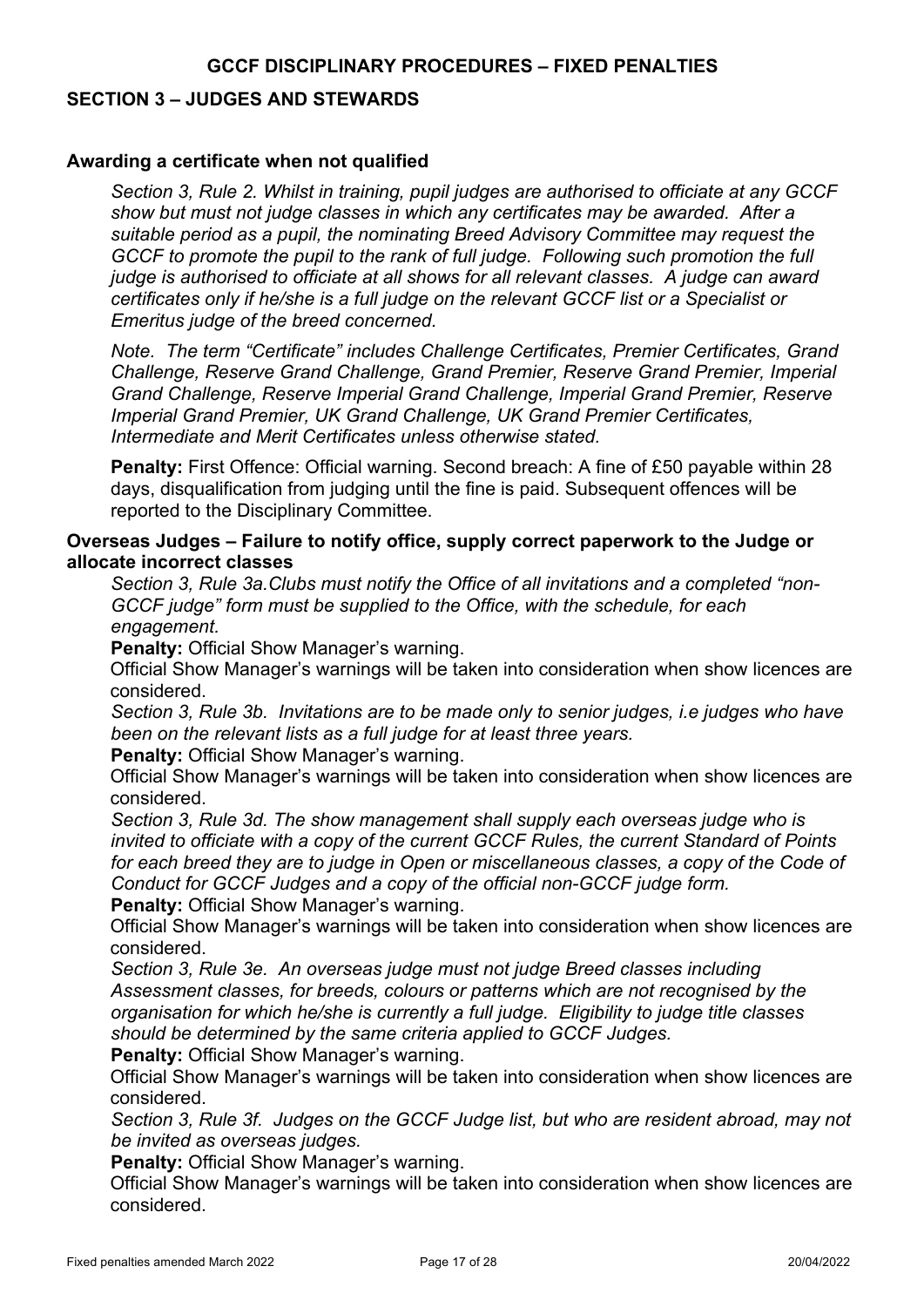#### **Refusing to accept classes they are qualified to judge**.

*Section 3 Rule 4b. Judges should ensure, to the best of their ability that they abide by the restrictions on frequency of judging defined in the GCCF Code of Conduct for Judges. Other than for this reason, having accepted an invitation to a particular show, Judges should not refuse to accept classes for any breeds for which they are listed as full or pupil judges.*

**Penalty:** First offence: Official warning. Second breach: Fine £50 to be paid within 28 days, disqualification from judging until fine paid. Subsequent offences will be referred to the Disciplinary Committee

## **Non submission of Judges show reports to the official GCCF website/publication.**

*Section 3, Rule 4c. Acceptance of an engagement by a judge places that judge under an obligation to both the show management and prospective exhibitors to attend and officiate at the show in question and to send within the specified time a report to the GCCF official publication or website as determined from time to time by the Board of Directors. (Currently 28 days as stated in the Code of Conduct for GCCF Judges and Stewards).*

## **Penalty:**

Judges will be prompted on or after the end of the 28 day period and reminded to submit the report(s) within 7 days. After the 7 days have lapsed the judge will be considered to be "late" with their report. Failure to provide a report(s) after the reminder period will be considered as a breach of the above rule. (Amended June 2014)

First breach of this rule will result in an official warning plus Judge must submit the report for publication within 28 days of the date of the warning letter.

Second breach of this rule within the show year will result in a £25 fine, such fine to be paid within 28 days of request and relevant report/s must also be published on the GCCF Website within 28 days.

Third breach of this rule within the show year will result in a £50 fine, such fine to be paid within 28 days of request and relevant reports/s must also be published on the GCCF Website within 28 days.

Fourth breach of this rule within the show year will result in a fine of £100 and automatic suspension from judging for a minimum period of 6 months with effect from two weeks after the suspension letter

If judges fail to pay the fine and/or submit their reports within the allotted time they will be notified that they are \*suspended from judging for a minimum period of 3 months with effect from two weeks after the date of the suspension letter. If however after any period of suspension has elapsed they have still not paid the fine or submitted all the reports the suspension will continue until they do so. . Any subsequent breaches of this rule will result in the matter being referred to the GCCF Investigation Committee.

Note: During a period of suspension, any contract a suspended judge has with a show is nullified, enabling affected show managers to appoint replacement judges immediately. A suspended judge may not resume judging nor accept invitations to do so until they have received a letter from the GCCF advising them the suspension is lifted. A suspended judge cannot be included in any schedule or catalogue published during the suspension period (unless already printed). Any further engagements agreed to by the judge at the time of the suspension shall be cancelled with no automatic right of reinstatement when the penalty applied has been completed. Relevant show managers will be informed of suspensions and when they are lifted.

\*In this notice 'suspension' and 'suspended' relate only to suspension from judging and no other GCCF activity.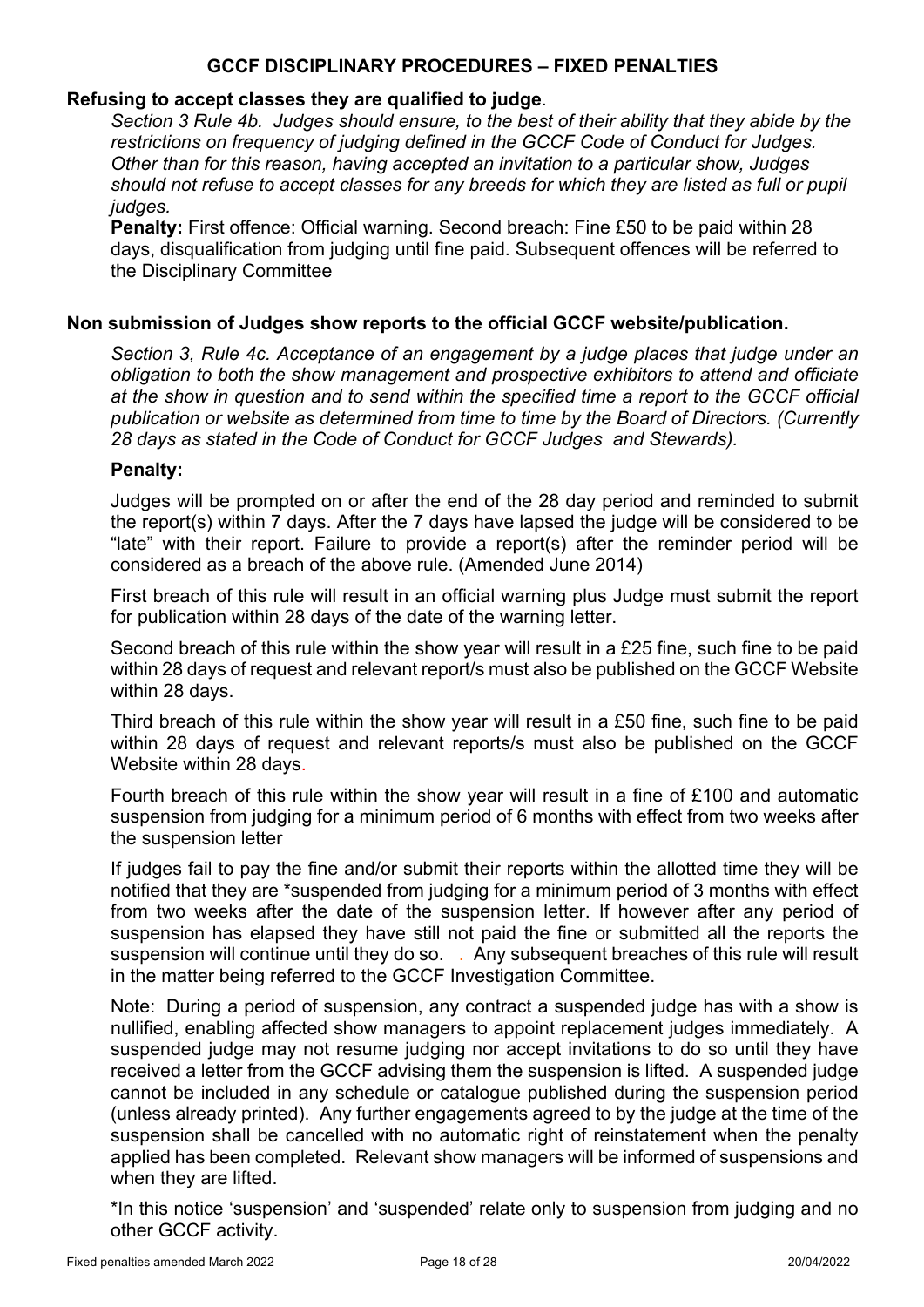## **Judging Open, Grand, Imperial Grand, Assessment miscellaneous classes restricted to breeds which they are ineligible to judge.**

*Section 3, Rule 4e. At Championship shows, classes restricted to particular breed(s), colours or patterns (e.g. self/non-self) may be judged only by judges appointed to a list which includes cats eligible to enter the class in question.* 

**Penalty:** An official warning on the first breach. A second breach of this rule within three years will result in a fine of £10, disqualification from judging until paid if not paid within 28 days of request. A third breach of this rule will result in double the penalty, a fourth breach three times the penalty etc. A refund of show entry fees to all exhibitors in an Open class that have been allocated and judged by a GCCF judge not eligible to judge the class.

#### **Judges (or their household) competing at show when judging**

*Section 3, Rule 4 f - See Section 2 Rule 8d*

#### **Failure by judge/show manager to rectify errors in cat's breed/age and ensure appropriate checks are made prior to disqualification.**

*Section 3, Rule 9e. A judge must disqualify from any class any exhibit which, in their opinion, is ineligible for the class in question (incorrect breed, sex or colour) despite matching the description in the judge's book, after checking with the show manager that the class description is correct. The disqualification will apply to that class only.* **Penalty:** Official warning.

*Section 3, Rule 9f. A judge may disqualify from any class any exhibit which, in their opinion, is very undersized for its age or in very poor condition. Prior to such disqualification the judge must request the show manager to check the entry form to ensure that the correct age has been transcribed. A duty veterinary surgeon should be consulted to decide if the exhibit should be rejected under section A, or may be permitted to be judged in other classes.*

#### **Penalty:** Official warning.

*Section 3, Rule 9g. A judge may mark as "wrong colour", "wrong pattern" or "does not conform to SOP", unless otherwise instructed by the SOP, any exhibit which, in their opinion, is incorrectly identified by colour/pattern in their judge's book after first requesting the show manager to check the entry form to ensure that there has been no transcription error. This does not constitute a disqualification.*

#### **Penalty:** Official warning.

*Section 3, Rule 9h. Any exhibit which cannot be safely handled by a judge and/or judge's steward will be disqualified in those classes, including consideration for Best of Breed, in which it could not be handled, with forfeiture of the relevant entry fees. A judge's decision in this matter is final.*

**Penalty:** Official warning.

#### **Failure by Stewards to help at BIS**

*Section 3, Rule 10c. To be available for carrying to the Best-In-Show Panel any cats nominated for Best-In-Show judging.* **Penalty:** Official warning.

#### **Stewarding for Judge under whom they are exhibiting.**

*Section 3, Rule 10e. No person may steward at all for any judge under whom he or a member of his household is exhibiting in an Open, Grand, Imperial Grand, UK Grand or Assessment class. This shall also include cats not entered in the Open but to be considered for Best of Breed. This rule also applies to any person who is acting as an agent for the owner of a cat entered in a relevant class. "Agent" is defined as "any person given responsibility by the owner for the cat on show day".*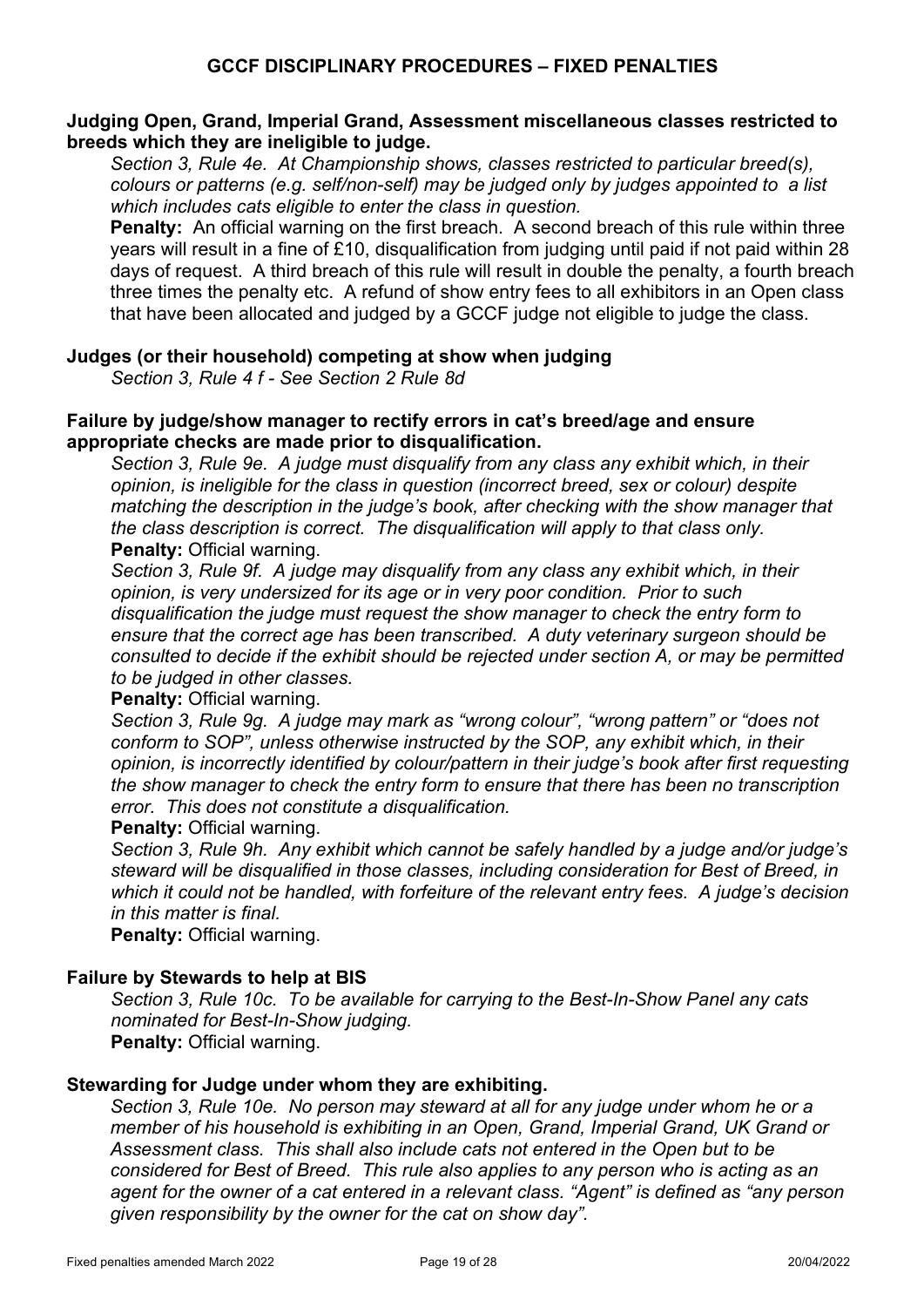**Penalty:** An official warning and disqualification from the show. A second breach of this rule within three years will result in a fine of £200 and disqualification from the show. A third breach of this rule will result in a fine of £400 and disqualification from the show.

## **Obtaining information about identity/ownership of exhibit prior to completion of engagement.**

*Section 3, Rule 11. Judges are forbidden to inspect catalogues or otherwise obtain information as to the ownership or identity of exhibits until after they have completed their engagement. Necessary information with regard to the age, sex, alleged breed number of particular exhibits may be obtained from the show manager who will extract such information from the appropriate entry form.*

*Note; Judges must insist that any such information required by them be taken from the entry form and not from the catalogue, since the latter may be in error.*

**Penalty:** A fine of £200 to be paid within 28 days. Disqualification from Judging until fine paid. A second breach of this rule within three years will result in double the penalty, a third breach three times the penalty etc.

#### **Handling catalogue by steward before end of duties.**

*Section 3, Rule 12. Stewards are forbidden to handle catalogues until their judge has concluded his duties.* **Penalty:** Official warning.

## **Smoking whilst handling cats**

*Section 3, Rule 13. Judges and stewards must not smoke whilst handling cats.*

#### **Judging or stewarding before clearance from ringworm received by GCCF**

*Section 3, Rule 14. Judges and stewards who have ringworm diagnosed in their catteries/household, must not attend shows until a Clearance Certificate as required by the GCCF has been obtained. (All cases of ringworm must be notified to the Veterinary Officer c/o the office).*

**Penalty:** Fine £250, suspension until paid. Disqualification from judging/stewarding for a period of six months after receipt of clearance certificate.

A second breach of this rule within three years will result in double the penalty, a third breach three times the penalty etc.

## **Officiating at a show when cats owned by them have been rejected under Sections C or D before clearance has been obtained.**

*Section 3, Rule 15. Any person whose cats have been rejected under Sections C or D must not officiate as a judge or steward or in any other capacity which requires the handling of cats at shows until a Clearance Certificate as required by the GCCF has been obtained.*

**Penalty:** Fine £250, suspension until paid.

A second breach of this rule within three years will result in double the penalty, a third breach three times the penalty etc.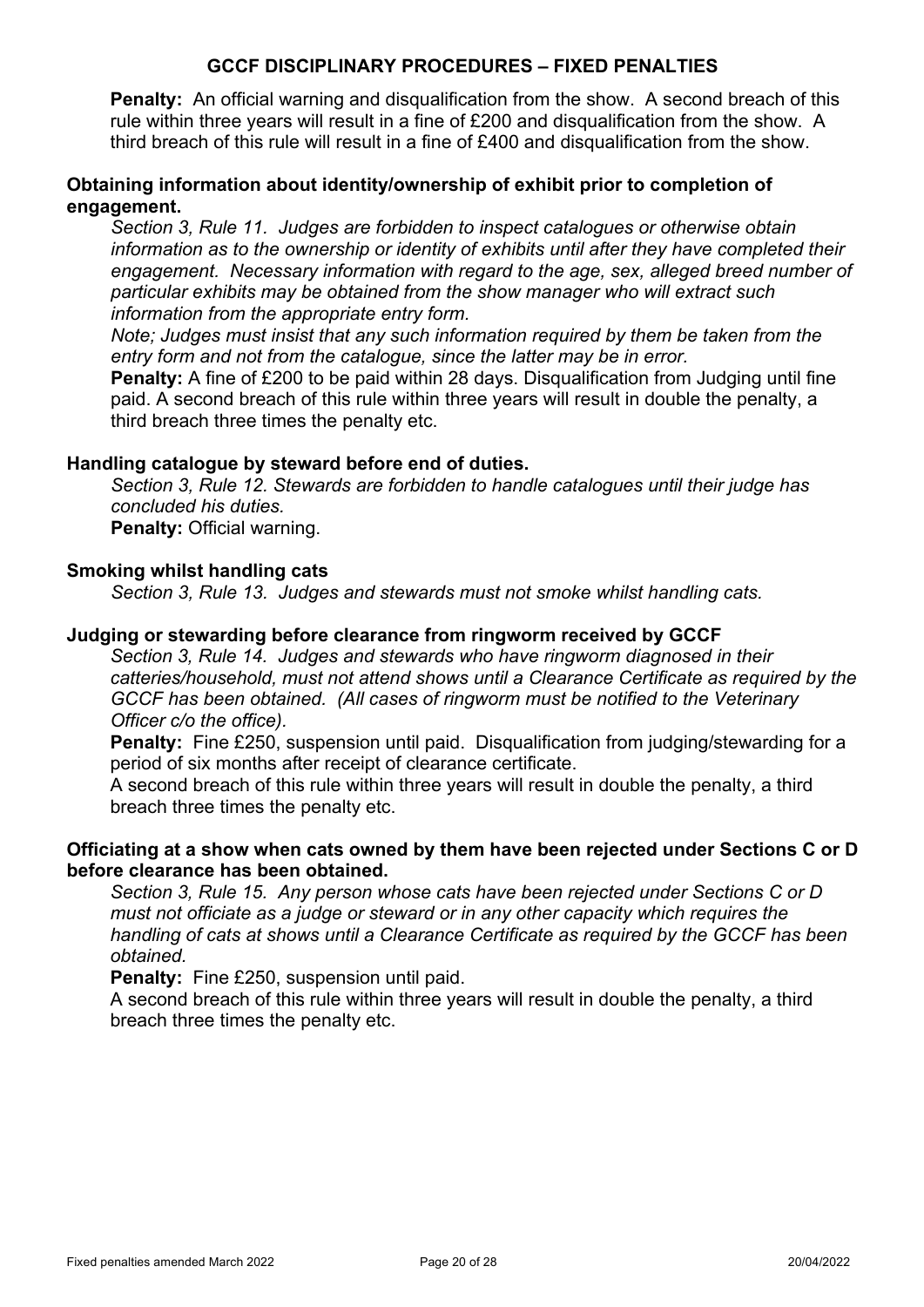## **SECTION 4 – EXHIBITS AND EXHIBITORS**

#### **Failure to notify GCCF Office before exhibiting at unlicensed show**

*Section 4, Rule 1c. No cat, kitten or neuter registered with the GCCF and resident in England, Scotland, Wales, Northern Ireland, the Isle of Man or the Channel Islands, may be exhibited at any show not licensed by the GCCF except after prior notification to the GCCF Office.*

**Penalty:** Fine £25, suspension until paid.

A second breach of this rule within three years will result in double the penalty, a third breach three times the penalty etc.

#### **Failure to neuter Household Pets over 6 months of age**

*Section 4, Rule 2d. All Household pets aged 6 months or over exhibited at shows held under GCCF licence must be neutered.*

**Penalty:** Fine £50, suspension until paid, cat disqualified from show.

A second breach of this rule within three years will result in double the penalty, a third breach three times the penalty etc.

#### **Entering two shows less than thirteen days apart and exhibiting at both of them**

*Section 4, Rule 3b. No cat owned by me/us living at the same address will be exhibited at or entered for any show or public exhibition held less than thirteen days prior to or following the date of this show/exhibition.*

*NB. The owner of a cat is the person so named in the GCCF Register (Section 4 Rule 1b).* **Penalty:** Fine £200, suspension until paid. Disqualification from the show.

A second breach of this rule within three years will result in a disqualification from showing for three months and double the penalty, a third breach will result in a three month suspension and three times the penalty etc.

## **Exhibiting at a show and a seminar less than thirteen days apart**

**Penalty:** Fine £200, suspension until paid. Disqualification from the show. A second breach of this rule within three years a disqualification from showing for three months and double the penalty, a third breach will result in a three month suspension and three times the penalty etc.

## **Declaration re infection etc. on back of entry form – any breach**

*Section 4, Rule 3c (1). In the event of ear mite infestation being diagnosed in my/our cattery/household by a veterinary surgeon, no cat owned by me/us or living at the same address will attend any show/exhibition until such time as all the cats owned by me/us and/or living at the same address have been examined by a veterinary surgeon and pronounced free from ear mite infestation.*

*Section 4, Rule 3c (2). In the event of ringworm infection being diagnosed in my/our cattery by a veterinary surgeon, I/we will inform the GCCF Office and neither I/we nor any cat owned by me/us or living at the same address will attend any show/exhibition until a Clearance Certificate, as required by the GCCF, has been obtained. I/we understand that these restrictions will also apply if Ringworm is diagnosed in any cat/kitten exhibiting lesions within 7 days of leaving my/our cattery/household.*

*Section 4, Rule 3c (3). In the event of any other infectious disease, with the exception of Feline Leukaemia Virus of Feline Immunodeficiency Virus, being diagnosed by a veterinary surgeon in my/our cattery/household, no cat owned by me/us or living at the same address will attend any show/exhibition until at least one month after all cats owned by me/us and or/living at the same address have been examined by a veterinary surgeon and pronounced free from any evidence of the disease in question.*

*Section 4, Rule 3c (4). Cats showing a positive reaction to the Feline Leukaemia Virus blood test of the Feline Immunodeficiency Virus blood test must not be shown.*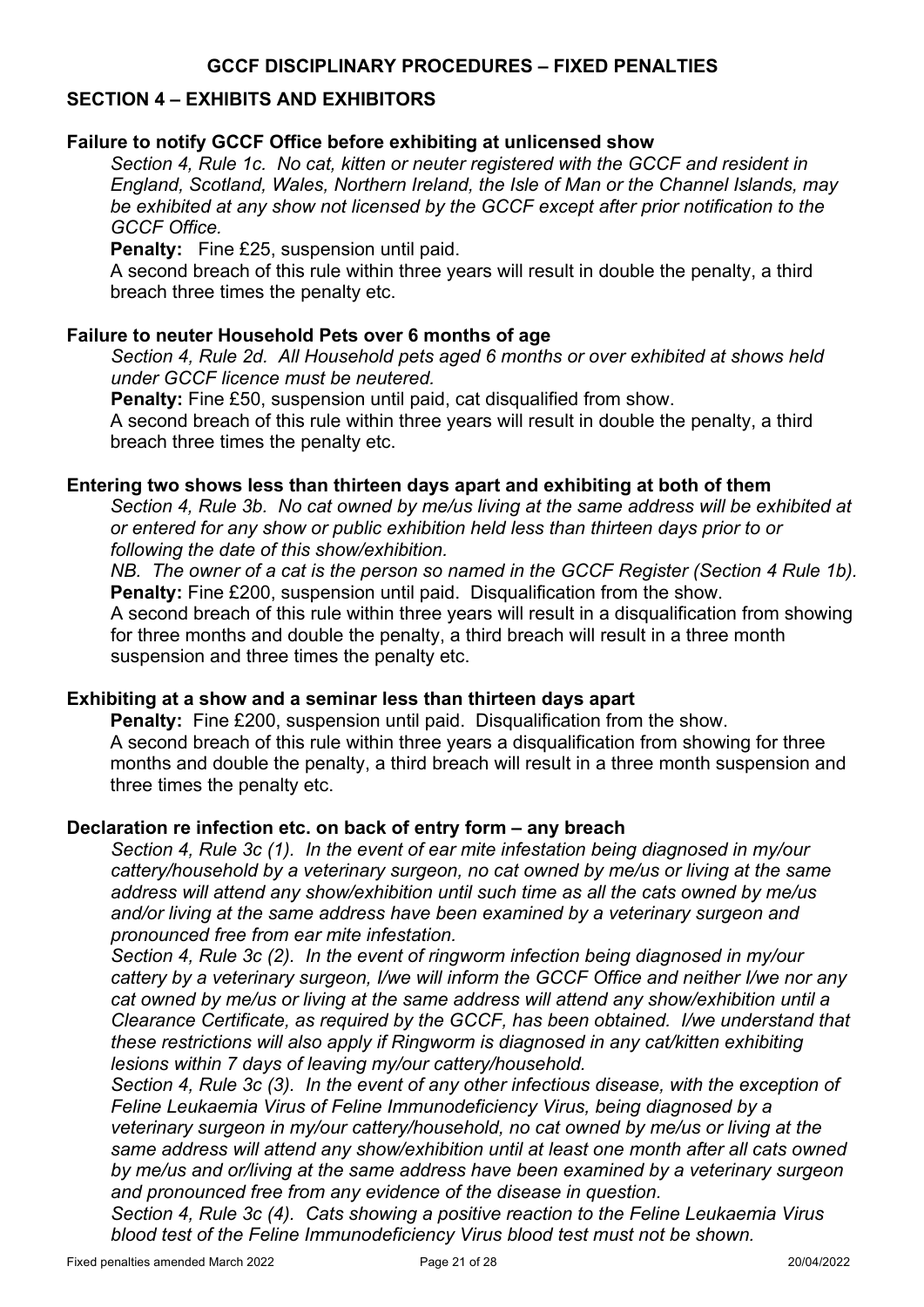*N.B. Council strongly recommends that all cats should be tested regularly. Vaccination against Feline Leukaemia is also available*

*Rule 3d. I agree to abide by any decision regarding rejection made by a duty veterinary surgeon.*

*Rule 3e. To the best of my knowledge, the cat(s) entered for this show has/have not been subjected to any surgery to correct any defect listed in the GCCF Standard of Points.* **Penalty:** Fine £250, suspension until paid.

A second breach of this rule within three years will result in double the penalty, a third breach three times the penalty etc.

## **Exhibiting queens who have kittened or that may be pregnant within the past 12 weeks**

*Section 4, Rule 4a. Queens who are pregnant, or could be pregnant, lactating or who have kittened within the past 12 weeks may not compete and must not be exhibited at any show or exhibition and a duty veterinary surgeon is instructed to reject any queen in these conditions.*

**Penalty:** Fine £250, suspension until paid, disqualification from showing for six months thereafter.

A second breach of this rule within three years will result in double the penalty, a third breach three times the penalty etc.

## **Failure by show manager to report any cat rejected on grounds of condition**

*Section 4 Rule 4h. Any cat or kitten rejected by a duty veterinary surgeon or disqualified by a judge on grounds of condition should be reported to the GCCF Office by the show manager when the veterinary rejection slips are returned.*

**Penalty:** Official Show Manager's warning.

Official show manager's warnings will be taken into consideration when show licences are considered.

## **Suitable Containers; availability of owner/agent during show and unauthorised removal from pen.**

*Section 4, Rule 6. Exhibits must arrive at the show hall in a suitable container (topopening recommended) and must be accompanied by the owner or the owner's agent. The owner or his agent must be within call throughout the period of the show except for those times when the hall is cleared for judging. All cats must be removed from pens prior to dismantling but must not be removed during the period of the show without the explicit permission of the show manager.*

**Penalty:** Fine £50, suspension until fine paid. A second breach of this rule within three years will result in double the penalty, a third breach three times the penalty etc.

#### **Evasion of Vetting-in**

*Section 4, Rule 7a. Exhibits must be presented on arrival at the show for examination before entering the penning area and must be so presented during the times stated in the show schedule. Late arrivals may be refused entry.*

*Evasion or attempted evasion of this rule will lead to disciplinary action by the GCCF. All decisions of a duty vet are final and no appeal will be entertained.* **Penalty:** Fine £250, suspension until fine paid. A second breach of this rule within three years will result in double the penalty, a third breach three times the penalty etc.

## **Failure to make available necessary information to cat owners adjacent to "vetted out" cat.**

*Section 4, Rule 7d. If a cat is removed to isolation following rejection by a duty veterinary surgeon after judging has commenced, information regarding the section under which the cat is rejected should be available to the adjacent exhibitors through the show manager*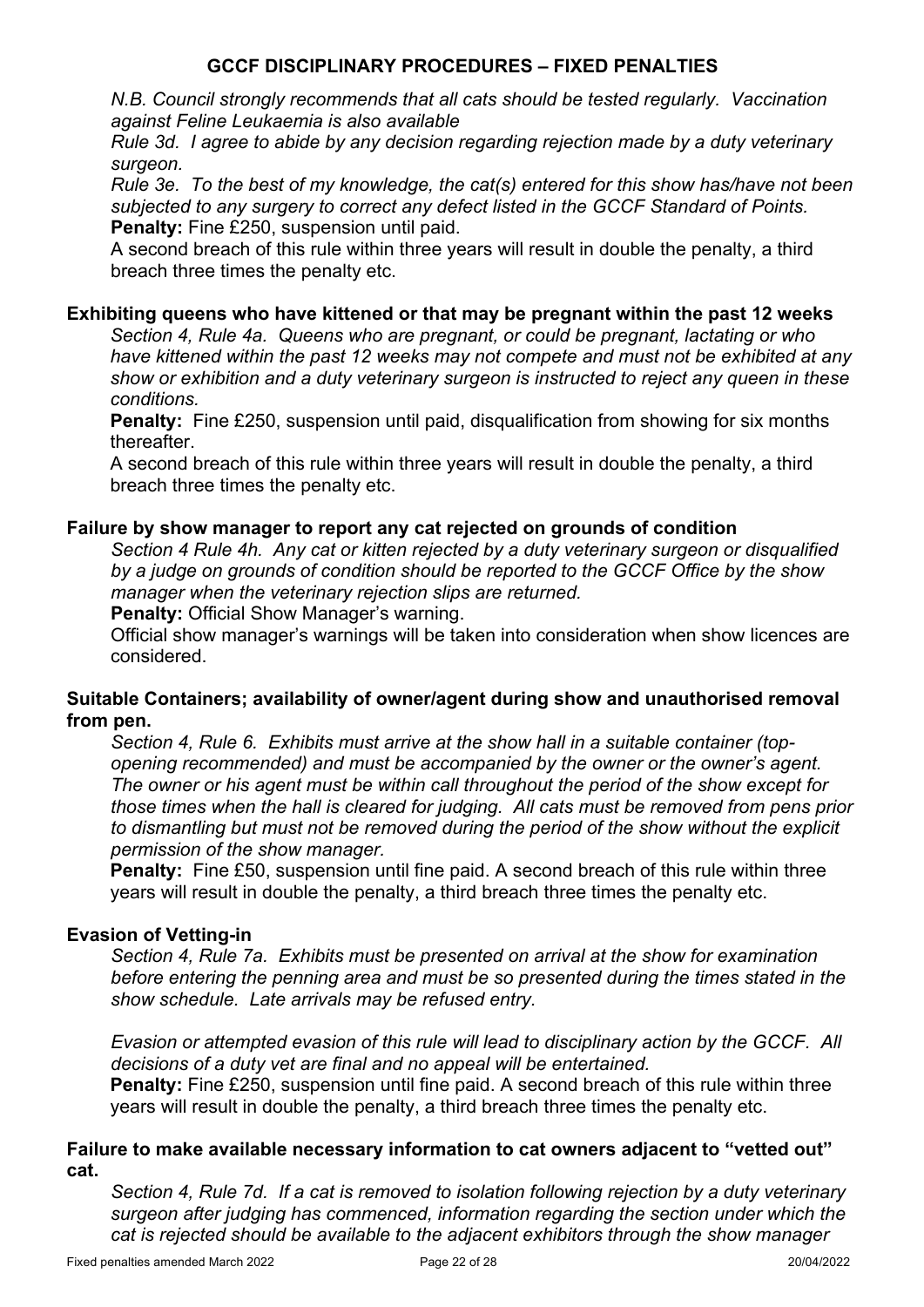*and the duty vet should explain the potential risks involved to the adjacent exhibitors. (see Section 2, Rule 13g and Notes on Rejection in the GCCF Rules).*

**Penalty:** Official Show Manager's warning.

Official show manager's warnings will be taken into consideration when show licences are considered.

## **Failure by show manager to correct errors in class placements or descriptions due to managerial errors**

*Section 4, Rule 8c. Exhibits which may have been placed in wrong classes or wrongly identified as a result of errors on entry forms will be disqualified. Show managements, however, are permitted to accept corrections, at their own discretion. Errors which have occurred as typing, printing or other managerial mistakes must be corrected if pointed out at a reasonable time during the show, and/or the exhibitor compensated for any loss.* **Penalty:** Official Show Manager's warning.

Official show manager's warnings will be taken into consideration when show licences are considered.

## **Entering two shows less than thirteen days apart (excluding back to back shows) but not exhibiting at both of them**

*Section 4, Rule 9. Exhibitors entering cats in two shows within 13 days (excluding back to back shows) but not exhibiting at both shows in contravention of Rule 3b shall be reported to the GCCF Office who shall apply the appropriate sanction as defined in the published penalties listing. Persistent or deliberate breaches of this rule may render exhibitor/s liable to disciplinary action.*

**Penalty:** A written warning shall be sent for the first offence. Second and subsequent breaches within three years: Fine £100, suspension until paid.

#### **Unauthorised withdrawal from competition after entering show hall**

*Section 4, Rule 13. Except in so far as the conditions under which entry was made may*  be changed, exhibits may not be withdrawn from competition after entering the show hall *unless such withdrawal is sanctioned by the show manager. In case of such sanctioned withdrawal, entry and penning fees will be forfeited. (See Section 2, Rule 10b).* **Penalty:** Fine £100, disqualification from the show, suspension until fine paid. A second breach of this rule within three years will result in double the penalty, a third breach three times the penalty etc.

#### **Entering show whilst disqualified**

*Section 4, Rule 15. No entries for any show held under the rules of the GCCF of cats and/or kittens which have been disqualified by an order of the Disciplinary Committee in accordance with the provisions of Clause 12 (4) of the Bye-Laws may be made during their period of such disqualification. Any entry made in contravention of this rule shall result in the forfeiture of all fees and awards and may render any person concerned or connected with such entry liable to disciplinary action.*

**Penalty:** Fine £150 suspension until fine paid. A second breach of this rule within three years will result in double the penalty, a third breach three times the penalty etc.

#### **Presentation and attempts to identify exhibits.**

*Section 4, Rule 16. Every exhibit must be provided with a white sanitary tray and clean, plain white or near-white blanket or blankets without distinctive marking or edging which may be arranged in such a manner as to assist the comfort of the cat. Cellular blankets are not allowed but white Vet-Bed or like material may be used if preferred.*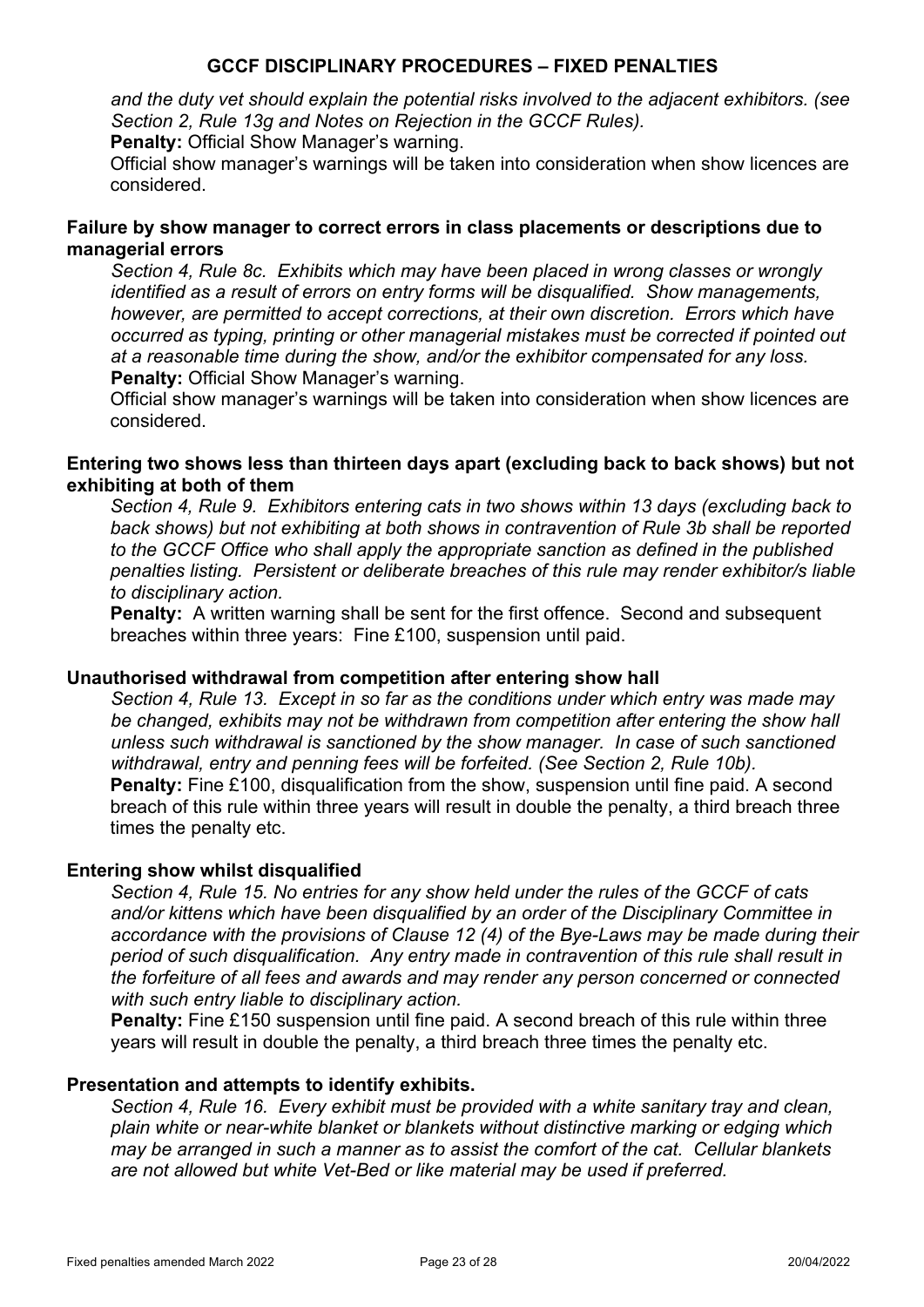*When a breach of this rule is drawn to their attention, show managers may disqualify any exhibit appearing with a dirty, coloured or otherwise distinctive blanket. All fees and awards relating to any exhibit thus disqualified shall be forfeit.*

*Note: Rules 4. 1d, 4. 16 and 4. 18 do not apply to cats on exhibition who are not being judged with reference to their Standard of Points*

**Penalty:** Fine £50, suspension until fine paid. A second breach of this rule within three years will result in double the penalty, a third breach three times the penalty etc. *Section 4, Rule 17. A hot water bottle or heat reflecting material or a cool pack may be used but must be concealed by the blanket. No other articles or decorations may be placed in or on the pen until judging has been completed The only exception to this rule is that a white container with water must be placed in the pen. Containers with food and one small toy may placed in the pen after the time announced for the admission of the public. Food containers, if used earlier, must be removed before judging. Failure to do so may result in the disqualification of the exhibit by the show manager and in the event all fees and awards shall be forfeited.*

**Penalty:** First offence: Official warning. Second breach of this rule within three years: Fine £50, suspension until fine paid. A third breach of this rule within three years will result in double the penalty, a fourth breach three times the penalty etc.

*Section 4, Rule 18. Apart from the current show award cards competitive pens must not carry any advertisement or other printed or manuscript matter which might indicate the ownership of the cat except that a judge or show manager may affix a note if a cat is found to be dangerous to handle or is withdrawn from competition.*

*Note: Rules 4. 1d, 4.16 and 4.18 do not apply to cats on exhibition who are not being judged with reference to their Standard of Points.*

**Penalty:** Fine £50, suspension until fine paid. A second breach of this rule within three years will result in double the penalty, a third breach three times the penalty etc.

#### **Use of unauthorised grooming aids in show hall**

*Section 4, Rule 21a. The use of grooming aids in the show hall other than the use of a clean brush and comb or cloth is prohibited.*

**Penalty:** Fine £50, suspension until fine paid. A second breach of this rule within three years will result in double the penalty, a third breach three times the penalty etc.

## **Failure by the Show Manager to inform IC/exhibitor of breach of Section 4 Rule 22**

*Section 4, Rule 22. i. Any exhibit prepared for show in any artificial manner which changes its appearance relative to the Standard of Points shall be disqualified by the show manager upon receipt of a certificate signed by two judges of the relevant breed stating that in their opinion there has been a breach of this rule. In the event of such a disqualification of an exhibit any person deliberately breaching this rule may be liable to disciplinary action and all fees and awards shall be held in abeyance until the results of such action is decided.*

*Section 4, Rule 22. iv. The show Manager shall at once inform the GCCF Investigation Committee of all relevant details in writing and shall similarly inform the exhibitor concerned that this action has been taken and draw the exhibitors attention to the provisions of this rule.*

*Section 4, Rule 24 All disqualifications made by show managers under any of the rules of this section of the Show Rues shall be notified to the secretary of the Investigation Committee giving all relevant details. The Investigation Committee shall record all such notifications. Persistent or deliberate breaches of the relevant rules by an exhibitor resulting in such disqualification may render such exhibitor liable to disciplinary action* **Penalty:** Fine £100. Suspension until fine paid. A second breach of this rule within three years will result in double the penalty, a third breach three times the penalty etc.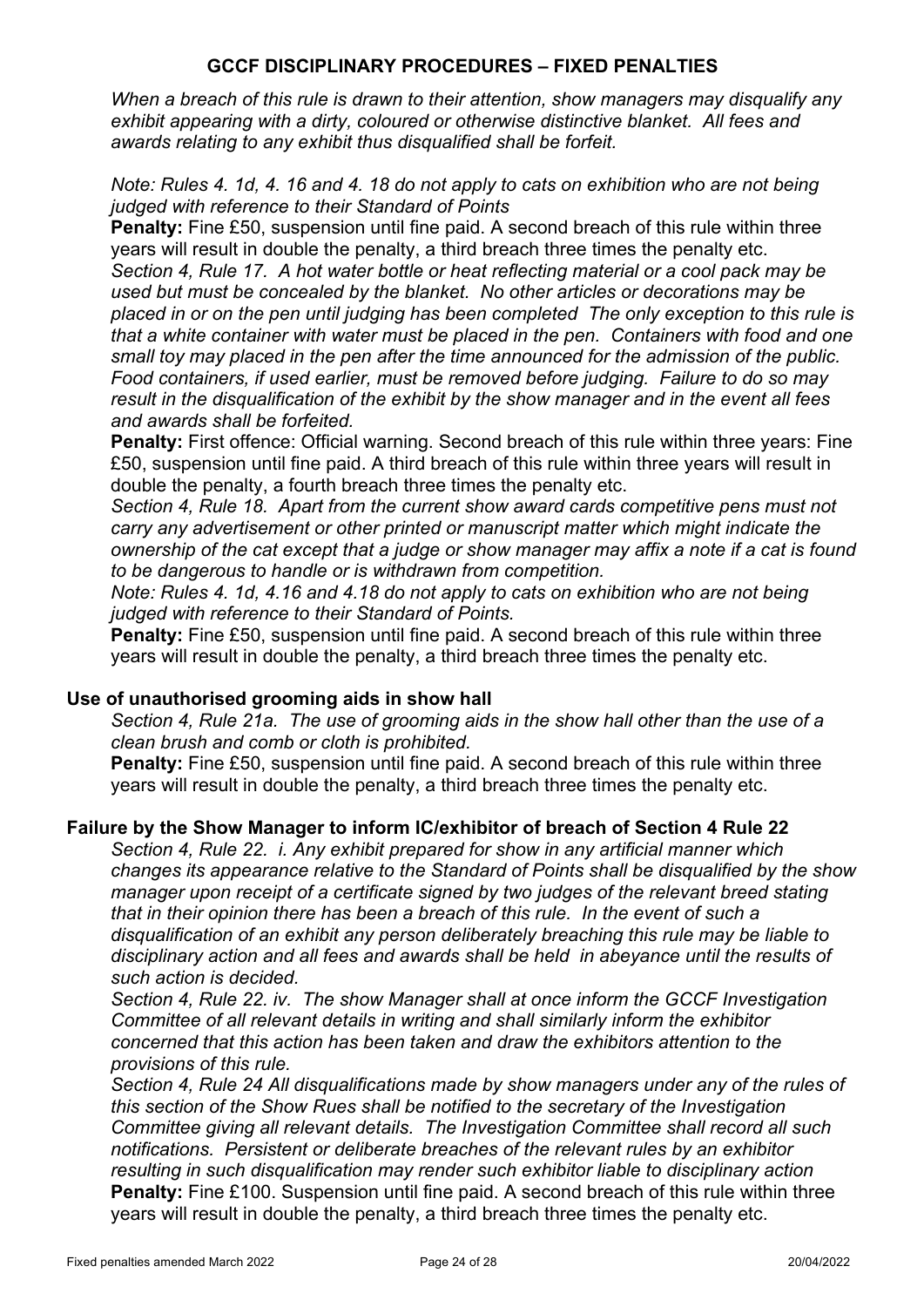## **During the show**

*Section 4, Rule 25. Exhibitors must vacate the judging area when required to do so by the show management, and must not re-enter until the doors are opened to the public, unless requested to do so by the show management.*

**Penalty:** Fine £50, suspension until fine paid. A second breach of this rule within three years will result in double the penalty, a third breach three times the penalty etc.

*Section 4, Rule 26. Exhibitors are forbidden to enter into conversation with any judge under whom they are exhibiting and deliberately draw attention to the fact that they are exhibiting under that judge until after the judge's engagement is completed.*

**Penalty:** Official warning and disqualification from show.

*Section 4, Rule 27. Exhibitors are reminded that the decisions of the judges are final. Any attempt to influence such decisions or to identify a cat or ownership of a cat to a judge at a show before that judge's engagement has been completed, may render the offender liable to disciplinary action.*

**Penalty:** Following complaint by show manager or judge: Fine £150, suspension until fine paid. A second breach of this rule within three years will result in double the penalty, a third breach three times the penalty etc.

## **Early removal of exhibit from show hall without show manager's consent**

*Section 4, Rule 29. Exhibits must not be removed from the exhibition before the declared time for closure of the show, except that exhibitors may apply for earlier removal when making their entry. Such early removal may be made at the discretion of the show manager. The show managers may disqualify any exhibit so removed without their consent. In the event of such a disqualification the exhibitor may be liable to disciplinary action and all fees and awards shall be held in abeyance until the result of such action is decided.* 

**Penalty:** Following complaint by show manager: Fine £50, disqualification from the show & suspension from showing until fine paid.

A second breach of this rule within three years will result in double the penalty, a third breach three times the penalty etc.

#### **Failure to return certificates and awards**

*Section 4, Rule 30. Show prize monies may be paid out on the day of the show on the declared and contingent liability of the exhibitor that, in the event of disqualification, all prize monies and certificates shall be returned to the show manager concerned. Failure of any prize-winner to comply with this rule may result in disciplinary action.*

**Penalty:** When owner has failed to respond to request to return prize monies/certificates to show manager, owner informed in writing that unless certificates/awards returned to GCCF Office within 28 days the following shall apply: £50 fine, suspension until paid, disqualification from showing for six month thereafter. A second breach of this rule within three years will result in double the penalty, a third breach three times the penalty, etc.

#### **Failure to pay show entry fees**

**Penalty:** Following complaint by show manager: Fine £50 + Entry Fee, suspension until fine and entry fees paid.

A second breach of this rule within three years will result in double the penalty, a third breach three times the penalty, etc.

## **Failure to return club cup/trophy**

**Penalty:** Following complaint by Club official or show manager: Fine £50, suspension until fine paid and cup/trophy returned or replaced.

A second breach of this rule within three years will result in double the penalty, a third breach three times the penalty etc.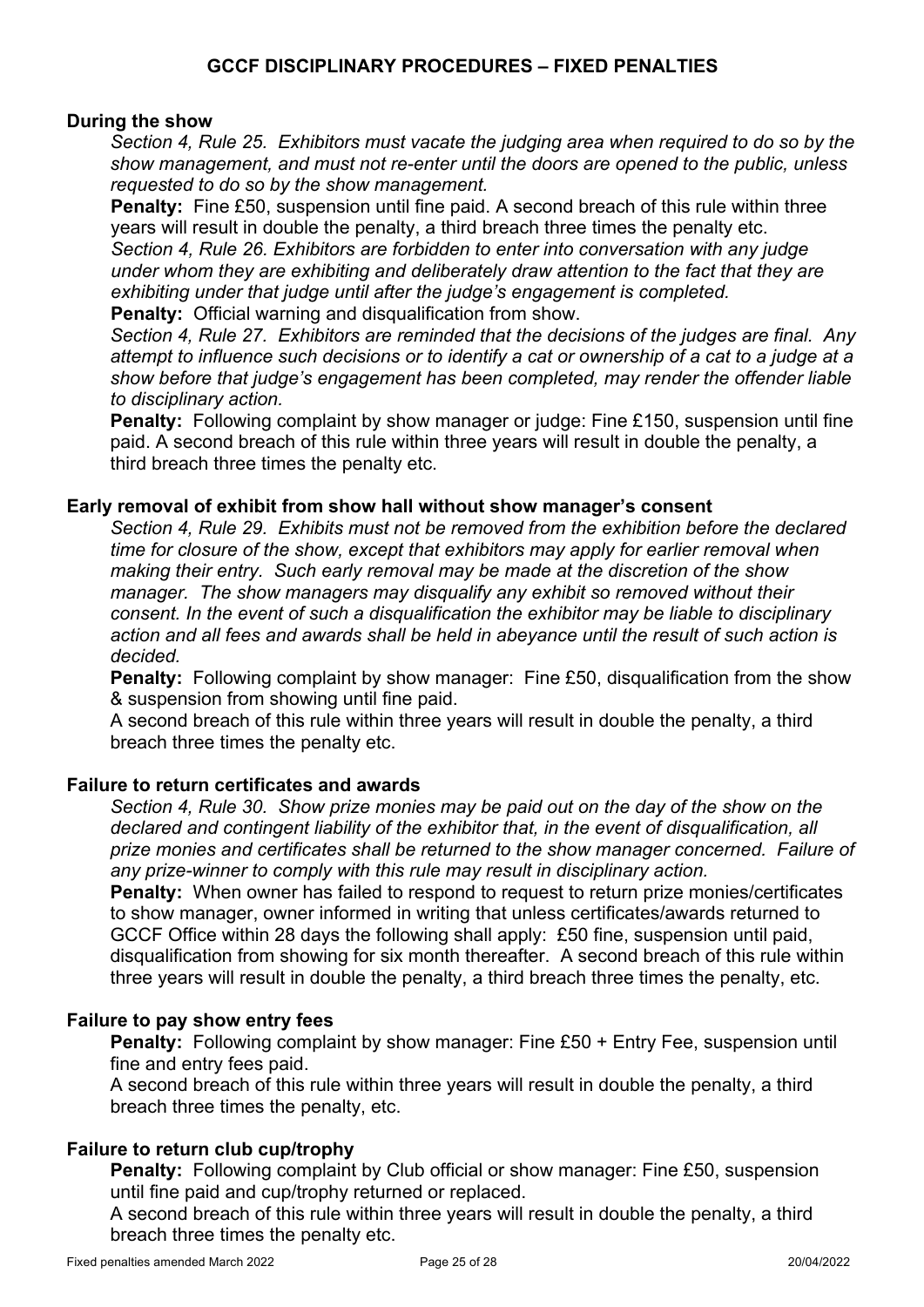## **SECTION 5 – VETERINARY SURGEONS**

Section 5, Rules 1a, 1b, 2a, 2b, 6 & 9 (See Section 2 Rules 13a to 13m)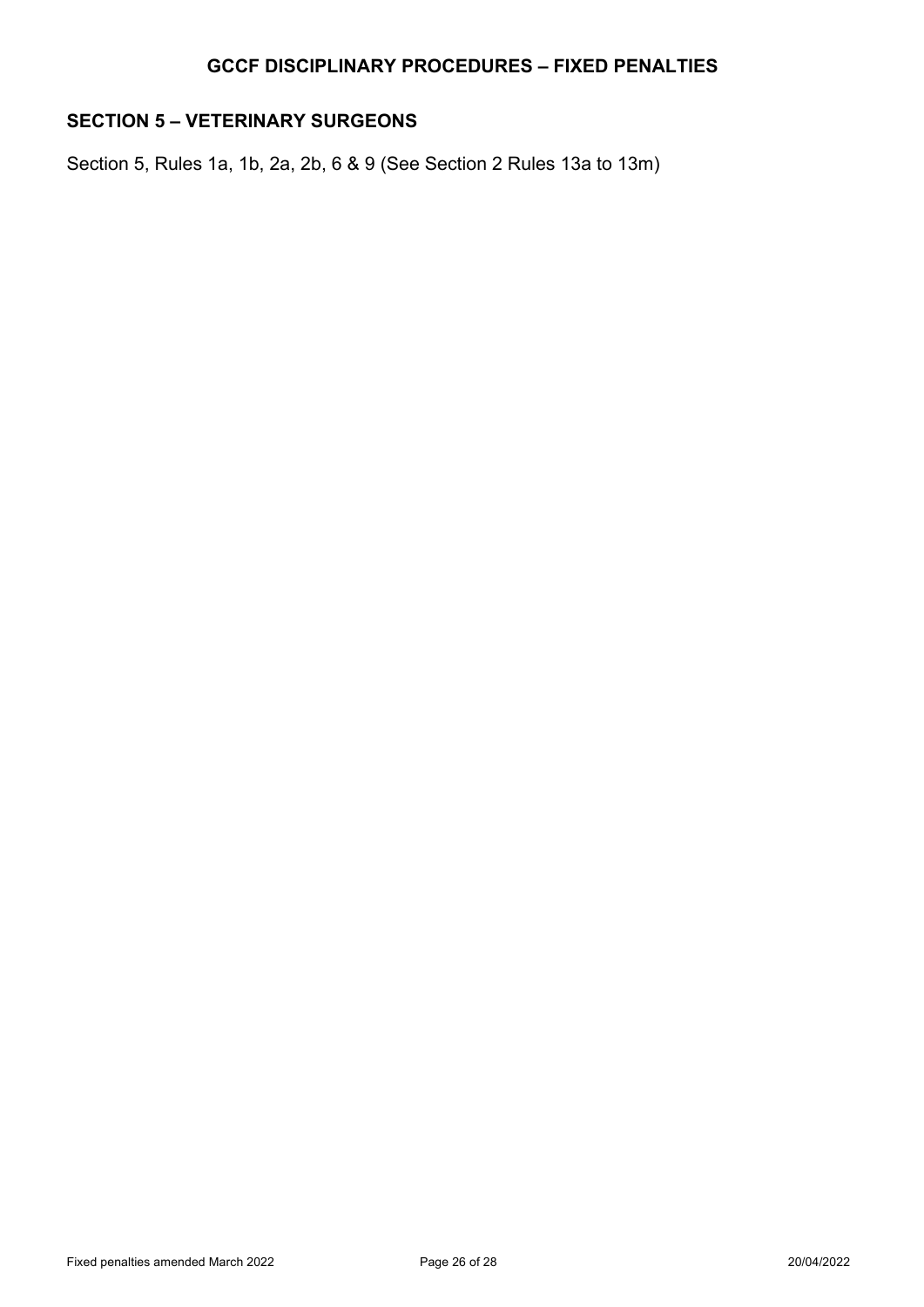## **RULES, SECTION 6 – MISCELLANEOUS RULES**

#### **Failure to report ringworm**

*Section 6, Rule 1. In the event of ringworm infection being diagnosed in a cattery/household by a veterinary surgeon, the cattery owner/householder will inform the GCCF Office. Neither the cattery owner/householder nor any cat owned by them or living at the same address will attend any show until a Clearance Certificate, as required by the GCCF, has been obtained. These restrictions will also apply to a cattery/household if Ringworm is diagnosed in any cat/kitten exhibiting skin lesions within 7 days of leaving the aforesaid cattery/household. This rule applies to all cases of ringworm and not only to those detected as a result of rejection at a show.*

**Penalty:** Fine £250, suspension until fine paid and thereafter until clearance certificate received by office.

A second breach of this rule within three years will result in double the penalty, a third breach three times the penalty etc.

#### **Failure to notify office of rejection from unlicensed show**

*Section 6, Rule 2. In the event of a cat being rejected for veterinary reasons from a show not licensed by the GCCF, the owner/exhibitor will inform the GCCF Office within 3 working days of the closure of the show with all the details for any rejection for reasons similar to the GCCF Veterinary Sections B, C and D (see Notes on Rejection at Shows at the end of Section 4 of the GCCF Rules), no cat belonging to this exhibitor and/or living at the same address may be exhibited at future shows by this owner/exhibitor until an appropriate clearance has been received and acknowledged by the office.*

**Penalty:** Fine £250, suspension until paid. Disqualification from showing until clearance received by office.

A second breach of this rule within three years will result in double the penalty, a third breach three times the penalty etc.